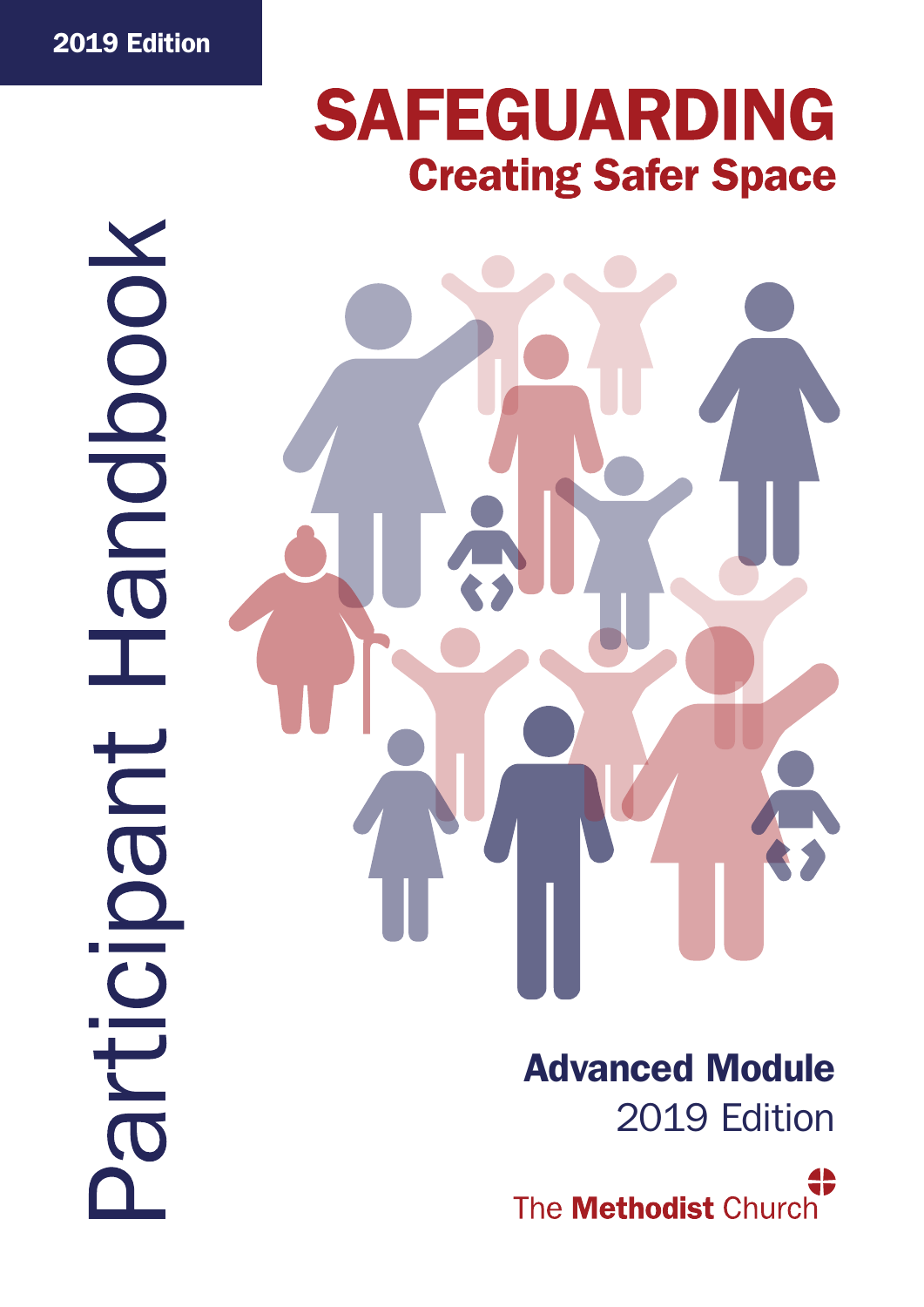# CREATING SAFER SPACE Advanced Module Handbook

# Welcome

Thank you for taking the time to undertake the important preparation, learning and training course.

The Church is only as strong and effective as the people like yourself who dedicate their time, energy and enthusiasm to work with and serve others.

This training is designed to make sure the Church is a safe place for all, and that our procedures, polices and behaviour reflects that. It builds on the Foundation training and goes beyond safeguarding awareness to looking at your role in leading or being responsible for a specific area of work and witness. It is also a clear sign that the Church takes seriously its responsibility towards you; that your role is clear and you are suitably inducted, trained, equipped and supported to undertake the important work that you do.

Our understanding and commitment to safeguarding within the Church and the Church's outreach work continues to grow and develop as we encourage a healthy culture. Sometimes it is claimed that safeguarding is somehow separate to the rest of church life. I hope that by the time you have completed this training, you will agree that safeguarding is actually central to the life and mission of the Church as we seek to be a place of safety, offering healing, protection and justice.

# Tim Carter,

*Connexional Director of Safeguarding*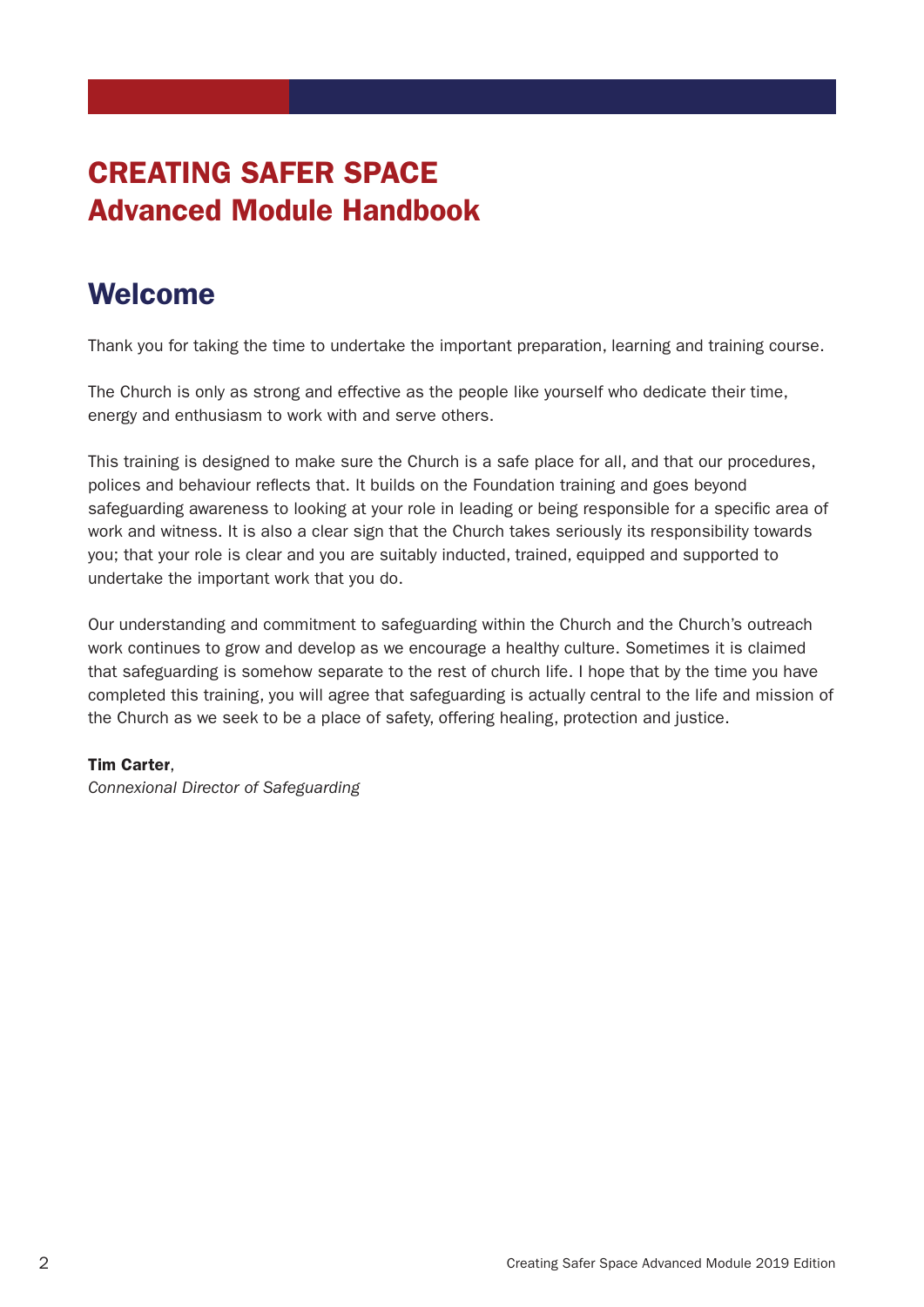# **CONTENTS**

# **Glossary**

DBS: Disclosure and Barring Service (in Scotland, Protection of Vulnerable Groups Scheme [PVG]) DSO: District Safeguarding Officer (Methodist Church) LADO: Local Authority Designated Officer (this role does not exist in Scotland) LSCB/LSAB: Local Safeguarding Children Board/Local Safeguarding Adult Board (in Scotland, Adult/Child Protection Committees) SC: Safeguarding Committee (Methodist Church – see Standing Order 232)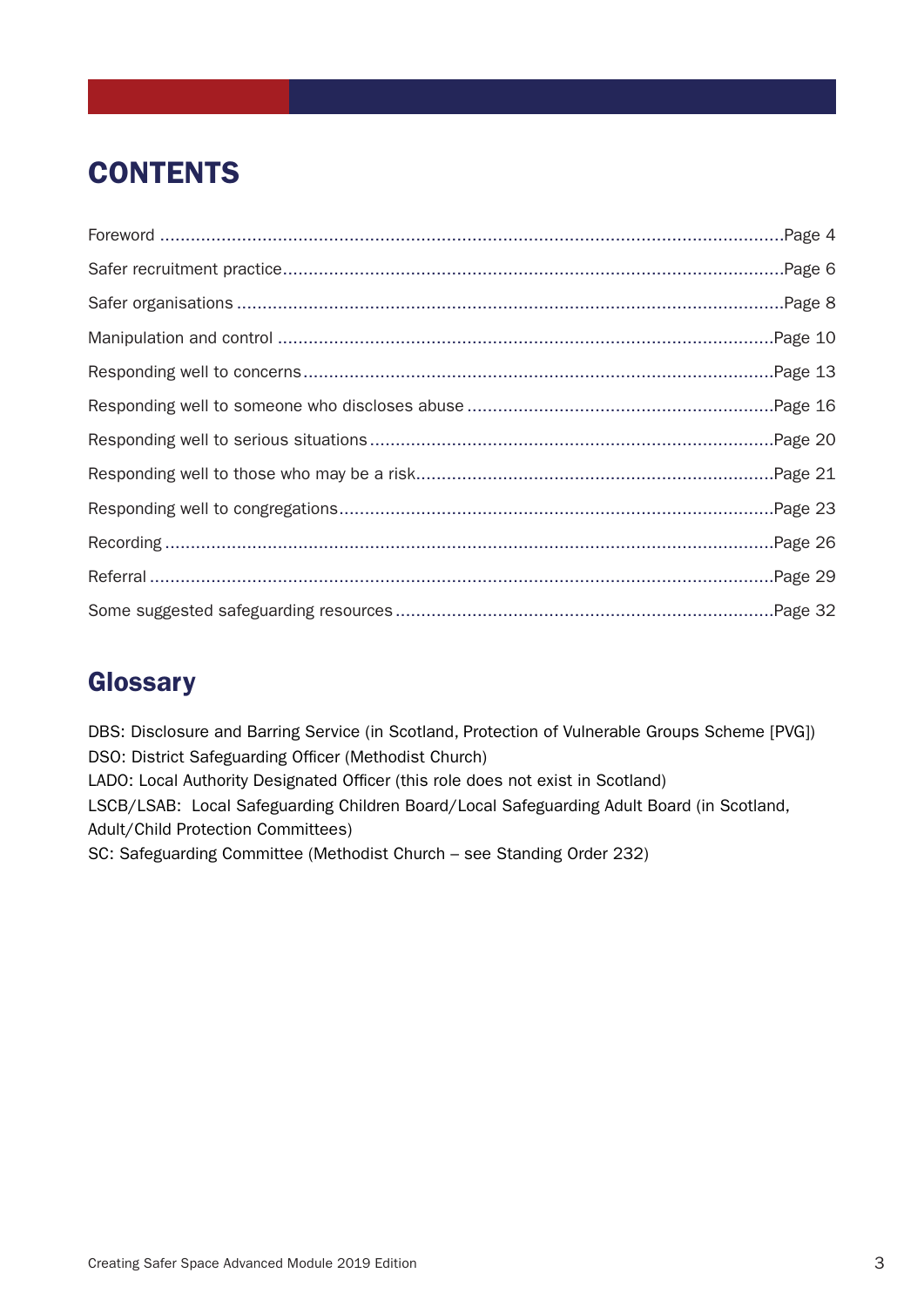# FOREWORD

This Creating Safer Space Advanced Module course is split into three parts:

- Essential preparation (1 hour 30 minutes)
- Core learning session (minimum of 4 hours taught)
- Handbook (a resource for further study)

This handbook contains additional information that builds on material covered during the essential preparation and core learning sections. It also provides you with some suggested resources for further learning and development, and points you to some potentially helpful organisations.

# Aims

The aims of the Advanced Module are to consolidate and develop your previous safeguarding learning and:

- explore what this means in your designated role of responsibility within the Church
- further equip you with skills and resources to be confident in promoting good practice in the church and community
- extend your understanding of responding well to different groups within the Church community.

Engagement in all three elements of the Advanced Module will enable you to meet these aims.

# **Objectives**

These will be demonstrated by:

- appreciating the Methodist Church's theological understanding of safeguarding
- learning from the Methodist Church's ongoing witness to improved safeguarding practice and lessons from the Past Cases Review, new research and evidence-based practice
- having a clear focus on listening well
- understanding how abusers operate within a church context (ie 'grooming' behaviour)
- hearing and responding to those who have been hurt or abused
- taking appropriate action to share relevant information or concerns within the boundaries of your role with circuit, district, connexional teams and statutory authorities
- identifying and understanding the reactions of groups and individuals who are impacted by safeguarding incidents or concerns
- monitoring and supporting those who may be a risk to others and have expressed a commitment to change
- understanding effective recording
- applying today's learning to your role and future steps you will take.

# Health warning

The core learning session contains content that some participants may find distressing. Please ensure that you look after yourself during the session and alert the facilitator if you have any concerns.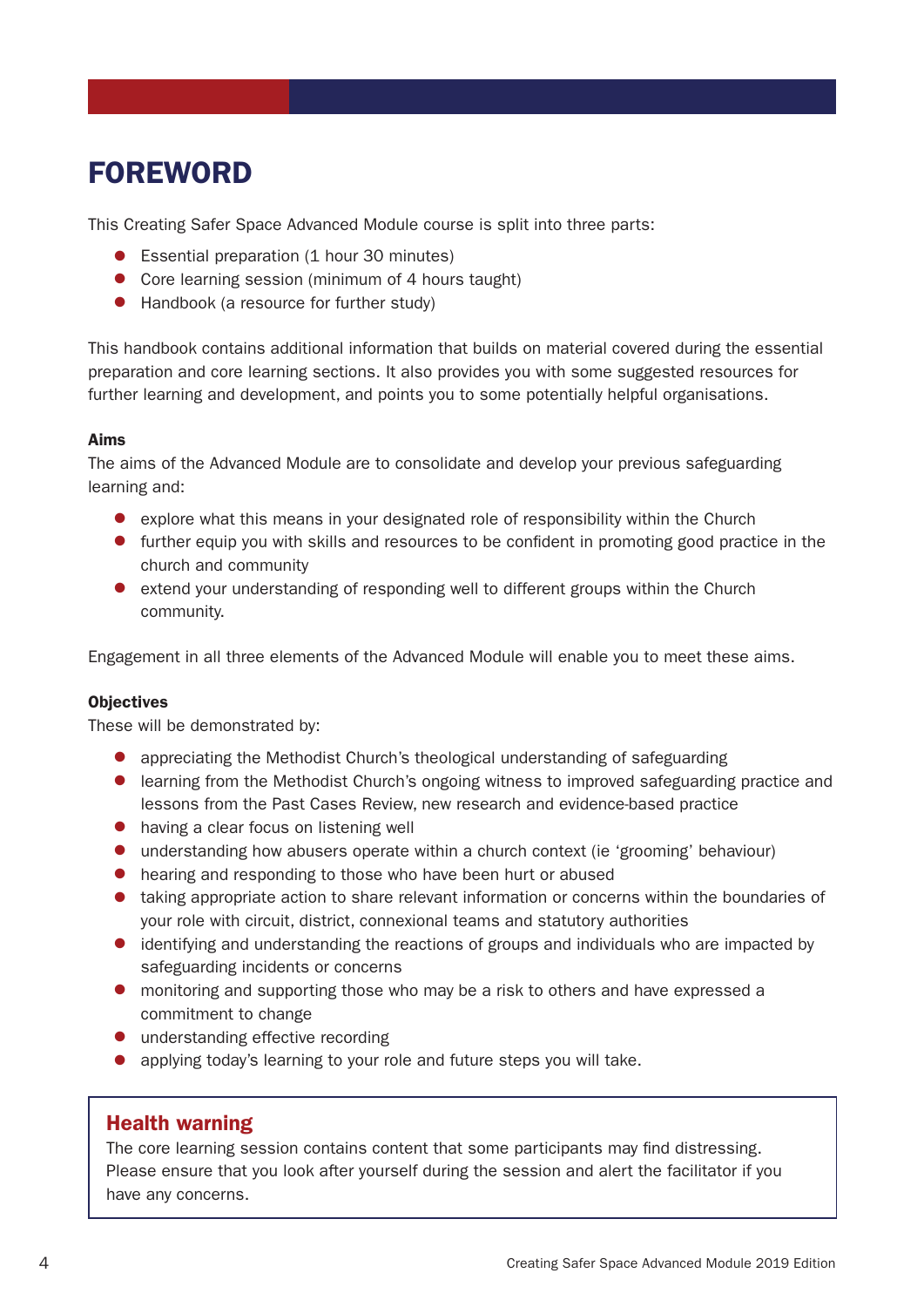# Safeguarding – the Church's unique focus

Welcoming in safety the following groups:



# Recognising abuse

Different types of abuse:

- Physical
- Emotional
- Neglect
- Sexual
- Spiritual or ritual
- Domestic
- Institutional
- Discriminatory
- Financial/material
- Abuse using social media
- Child sexual exploitation
- Trafficking
- Modern slavery
- Domestic abuse
- Spiritual abuse
- Self-neglect (adults)

Further information covering the definitions of different types of abuse (and some possible indicators) are provided in the Creating Safer Space Foundation Module and Foundation Module Refresher Handbook.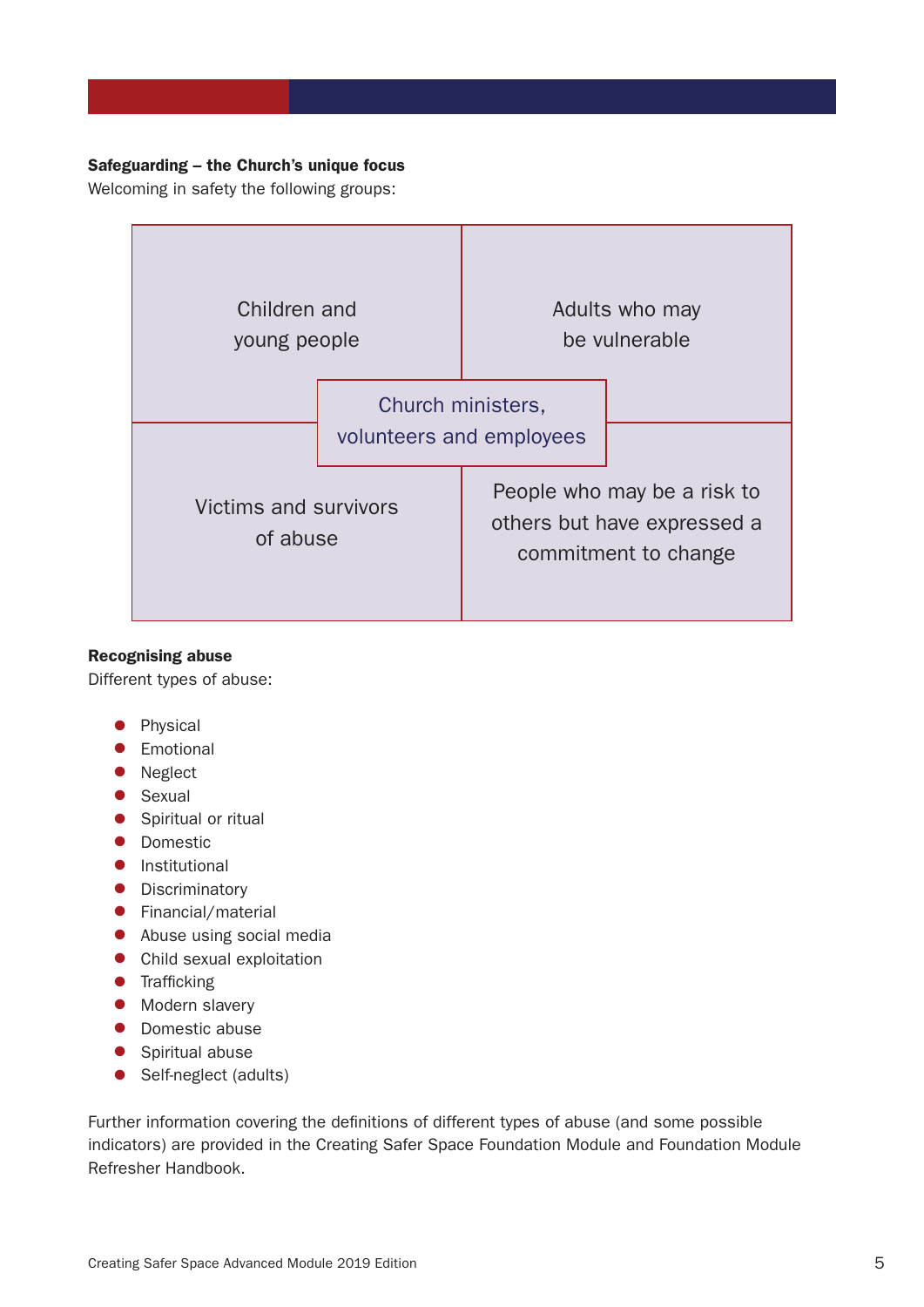# SAFER RECRUITMENT PRACTICE

Twelve steps to safer recruitment for employees and volunteers (from *Recruiting Safely 2010*).

| Step 1 | Before you begin, ensure that you have an up-to-date recruitment and<br>selection policy that describes the process and roles.                                                                                                                                                                                                                                                                                                                    |
|--------|---------------------------------------------------------------------------------------------------------------------------------------------------------------------------------------------------------------------------------------------------------------------------------------------------------------------------------------------------------------------------------------------------------------------------------------------------|
| Step 2 | Ensure that your organisation has a safeguarding policy, and that a statement<br>about the organisation's commitment to safeguarding is included in all<br>recruitment and selection materials.                                                                                                                                                                                                                                                   |
| Step 3 | Ensure that you have an up-to-date job description and person specification for the<br>role(s) you wish to recruit to, and that these have been agreed with the recruiting<br>manager. When recruiting volunteers, the job description should be a role outline.                                                                                                                                                                                  |
| Step 4 | Ensure that you have an appropriate advertisement prepared that contains all<br>necessary information about the role, a timetable for recruitment and your<br>commitment to safeguarding.                                                                                                                                                                                                                                                         |
| Step 5 | Ensure that you have compiled a suitable candidate information pack<br>containing all the required information about the organisation, role,<br>recruitment timetable, safeguarding policy/statement, application form and<br>confidential declaration.                                                                                                                                                                                           |
| Step 6 | Ensure that each application received is scrutinised in a systematic way by the<br>shortlisting panel in order to agree your shortlist before sending invitations<br>to interview.                                                                                                                                                                                                                                                                |
| Step 7 | Ensure that all appropriate checks have been undertaken on your shortlisted<br>candidates, including references. Confirm identity and relevant certificates of<br>qualifications/course attendance. In addition, check 'right to work in the UK'<br>status when appropriate. Remember that, under SO 010, the Methodist<br>Church prohibits the appointment of any person with a criminal conviction or<br>caution for offences against children. |
| Step 8 | Ensure that all shortlisted candidates receive the same letter of invitation to<br>interview, supplying them with all necessary information.                                                                                                                                                                                                                                                                                                      |
| Step 9 | Ensure that a face-to-face interview is conducted for ALL shortlisted candidates<br>based on an objective assessment of the candidate's ability to meet the person<br>specification and job description.                                                                                                                                                                                                                                          |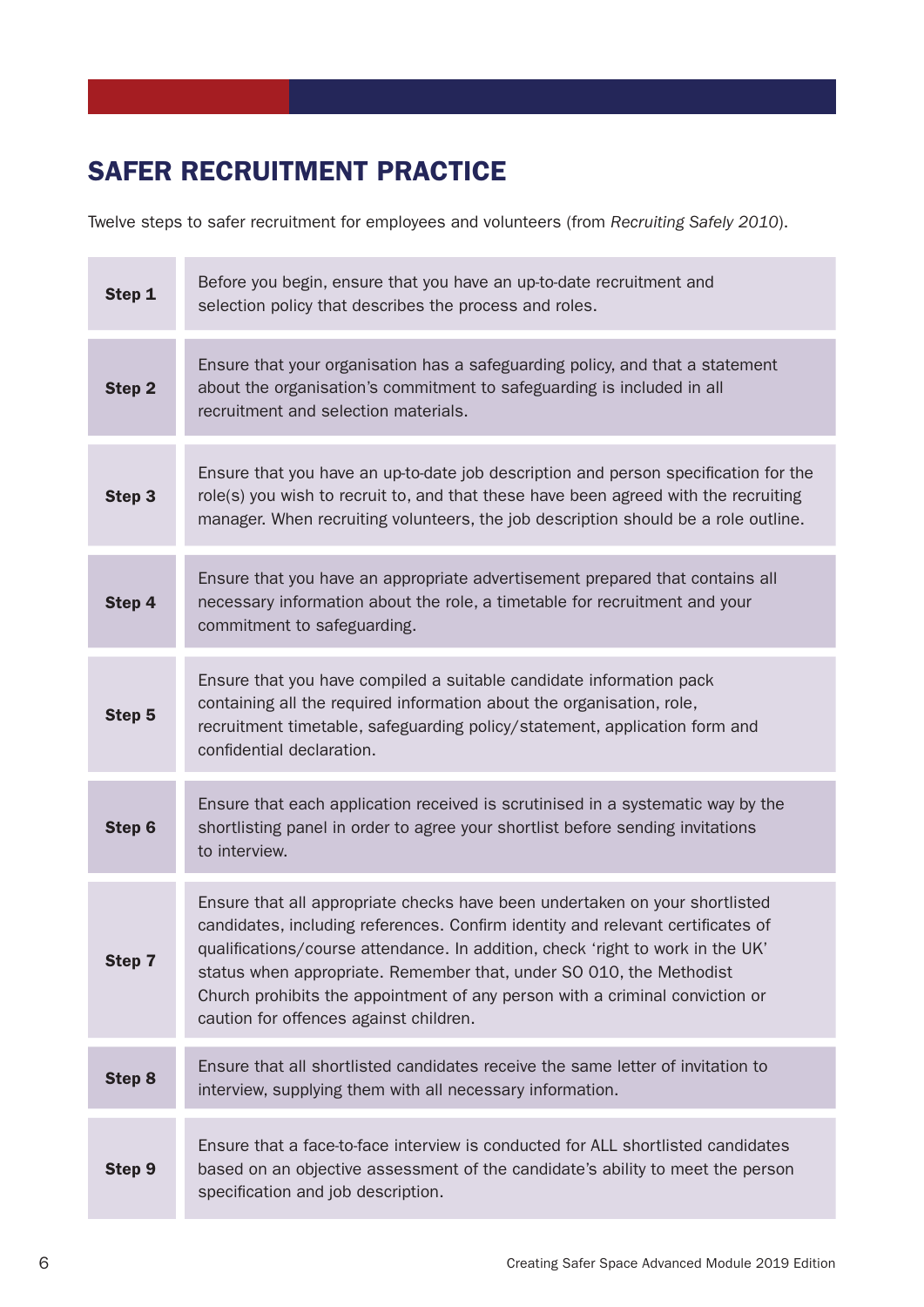| Step 10 | Ensure that all specific questions designed to gain required information<br>about each candidate's suitability have been asked, including those needed<br>to address any gaps in information supplied on the application form. |
|---------|--------------------------------------------------------------------------------------------------------------------------------------------------------------------------------------------------------------------------------|
| Step 11 | Ensure that you are able to make a confident selection of a preferred<br>candidate based upon their demonstration of suitability for the role.                                                                                 |
| Step 12 | Ensure that your preferred candidate is informed in writing that the offer of<br>employment (including volunteer positions) is conditional on receiving<br>satisfactory information from all necessary checks.                 |

For more help or advice about safer recruitment you may want to contact the District Lay Employment Advisor (if your district has one).

# The Blemished Disclosures process

Where a disclosure contains information – ie it is a 'blemished' or 'unclear' disclosure – someone from the Connexional Safeguarding Team will request that a copy of the whole certificate from the applicant is sent by recorded delivery to the Connexional Safeguarding Team. The information on the certificate must be assessed for possible risk. Applicants cannot be cleared to undertake any responsibilities associated with the role applied for until, and subject to, the conclusion of this process. In any situation where the applicant is already undertaking responsibilities associated with the role, suspension must be considered as a neutral act until the process has reached a conclusion.

The whole process regarding a blemished or unclear disclosure is handled by the Connexional Safeguarding Team and you are not required to do anything at a local level unless directed by them to do so.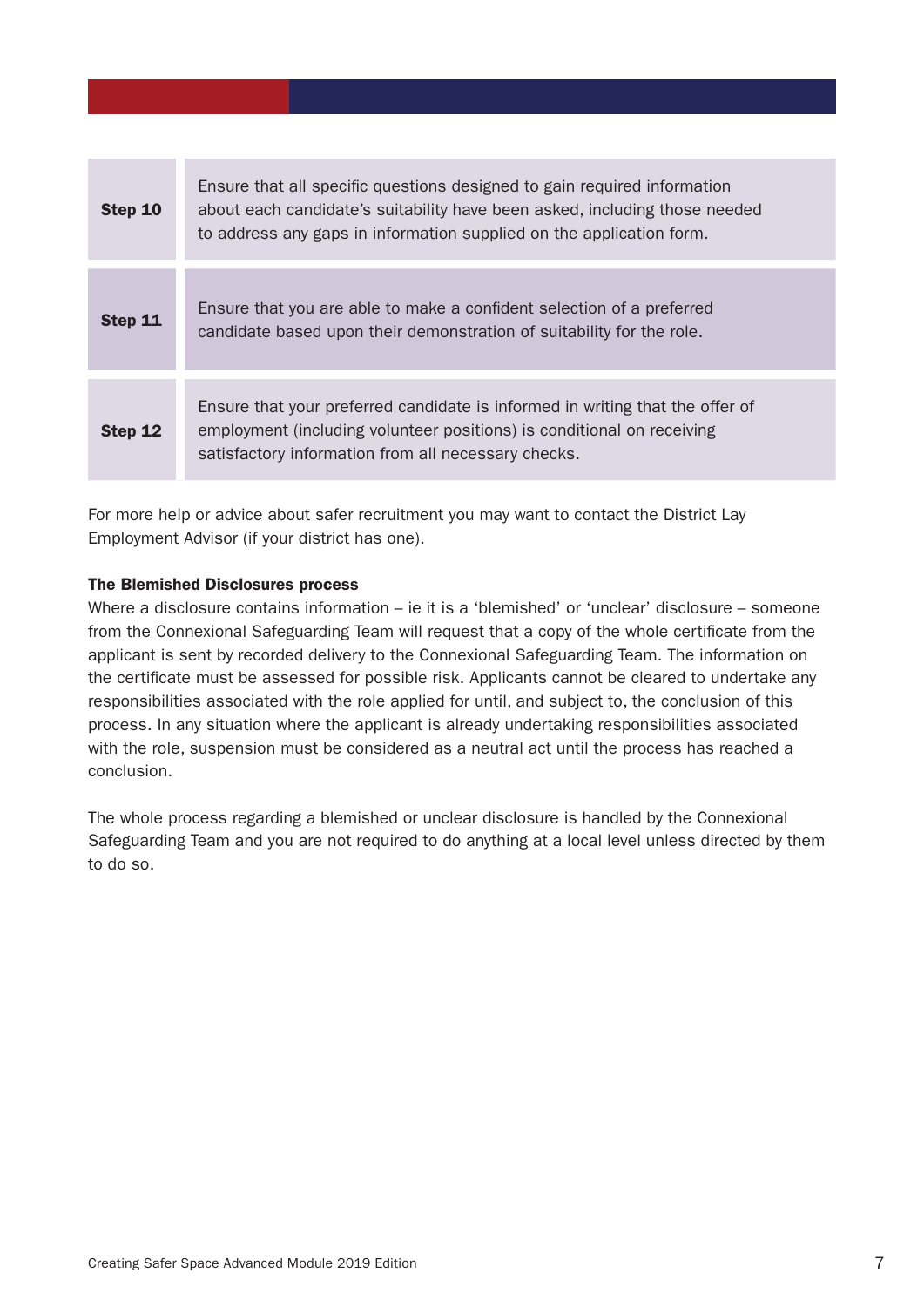# SAFER ORGANISATIONS

Once you have recruited safely, undertaken relevant DBS checks, taken up references, provided a role description and regularly supervise the worker, what could possibly go wrong?

Marcus Erooga is an independent safeguarding consultant who works with organisations to maximise their safeguarding practice and minimise the possibility of children being harmed while in their care. For many years, Marcus worked at the NSPCC in various roles. During this time, he conducted research with organisational child sex offenders. This research underpinned the book *Creating Safer Organisations*, which he edited in 2012. In addition to his work as an independent safeguarding consultant, Marcus is a visiting research fellow of the Centre of Applied Childhood, Youth and Family Research at the University of Huddersfield. He served as an expert witness on grooming for the Australian Royal Commission into Institutional Responses to Child Sexual Abuse, and was co-principal investigator (with Professor Keith Kaufman) for a literature review on risk profiles for organisational abuse for the Australian Royal Commission (Kaufman and Erooga, 2016).

It is commonly assumed that all sex offenders join an organisation with the intention of gaining access to children in order to abuse them. Opportunistic offenders can be defined as those who abuse because potential victims are:

- available
- potentially vulnerable
- and the organisational setting either inadvertently facilitates, or fails to prevent, abusive activity (Erooga, Allnock and Telford, 2012).

The culture of an organisation can deter/prevent abuse from occurring.

- Those who join organisations with the primary intention to abuse, or those whose offending behaviour might relate to situational factors, may be deterred from perpetrating abuse because of the wider culture of an organisation.
- On its own, focus upon deterring or preventing sex offenders from joining organisations is not sufficient to appropriately safeguard the vulnerable
- Clear awareness of our duty of care towards vulnerable individuals and an ingrained understanding that safeguarding is everyone's responsibility contributes towards a preventative culture.
- Developing 'safer' spaces for people to make disclosures is important to encourage the reporting of abuse.
- Our own understanding of our responsibility to recognise, respond, record and refer is equally important to our culture.
- Robust policies, procedures, practice and guidance are vital to our safeguarding framework. In addition to providing appropriate barriers such as selection and vetting processes, it is essential that these processes are continually managed so that the possibility of inappropriate or abusive behaviour is minimised.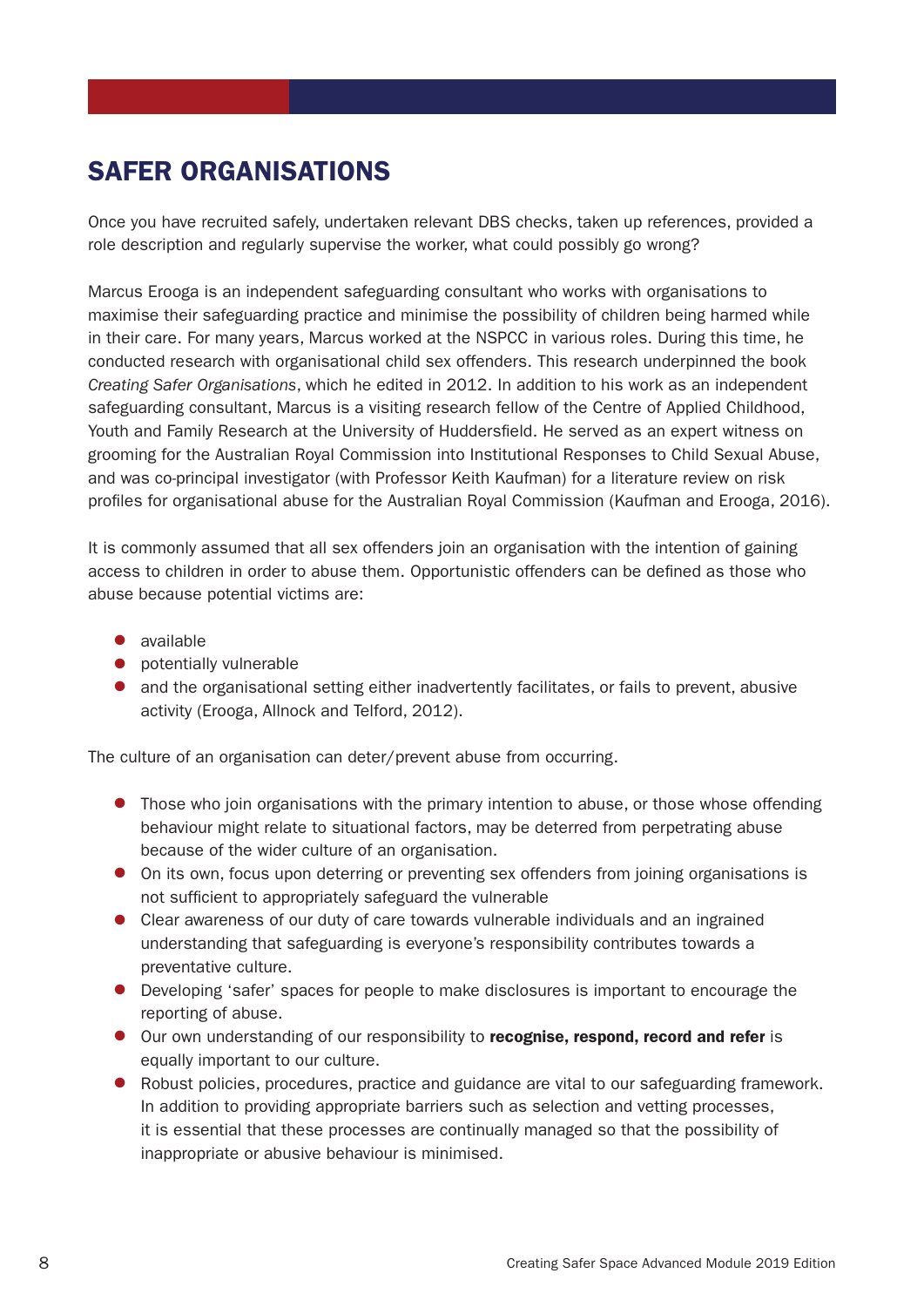# References

M Erooga, D Allnock and P Telford, *Towards safer organisations II: Using the perspectives of convicted sex offenders to inform organisational safeguarding of children* (London, NSPCC, 2012)

M Erooga (ed), *Creating safer organisations: Practical steps to prevent the abuse of children by those working with them* (London, Wiley-Blackwell, 2012)

K Kaufman and M Erooga, *Risk profiles for institutional child sexual abuse: A literature review* (Sydney, Royal Commission into Institutional Responses to Child Sexual Abuse, 2016)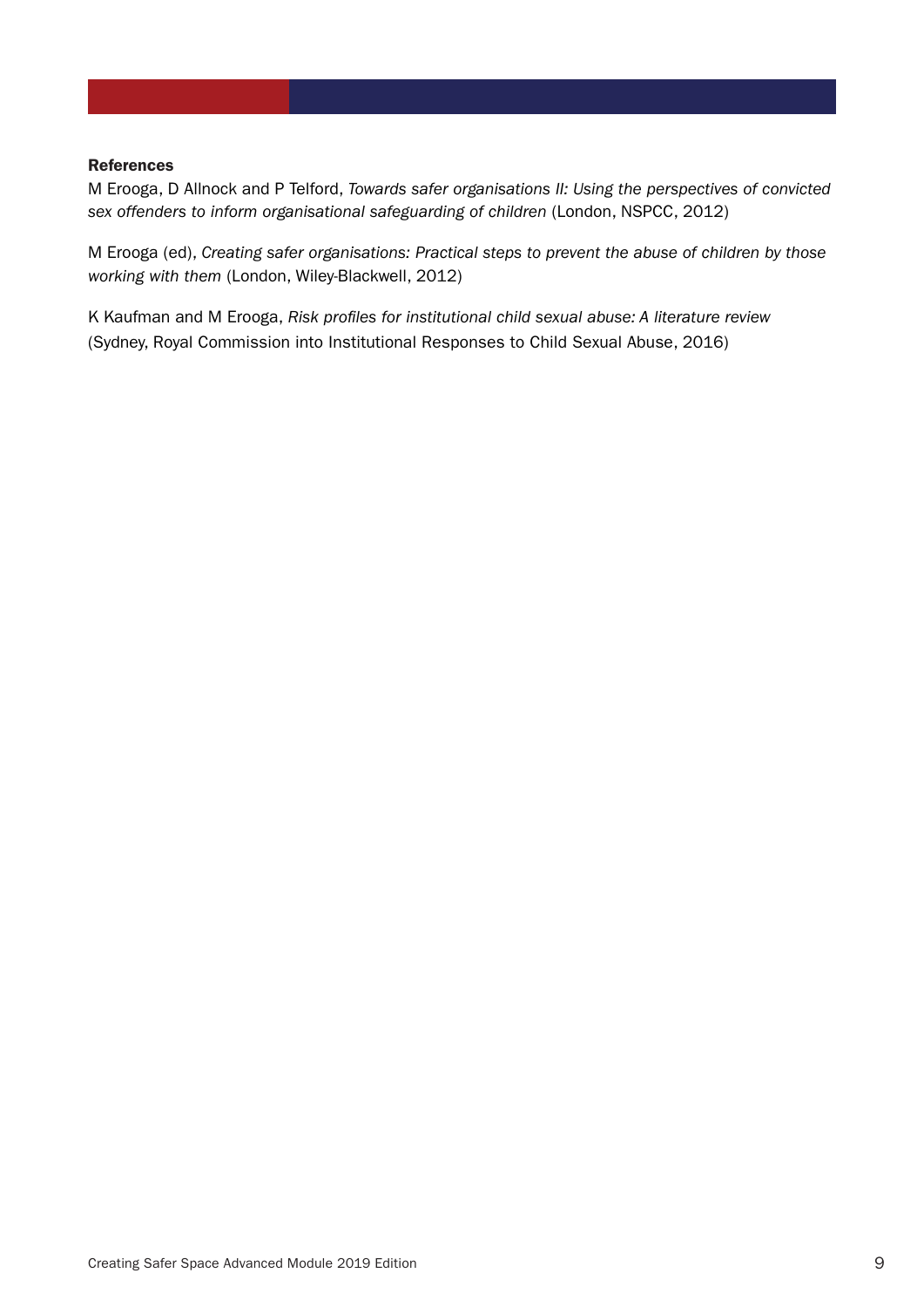# MANIPULATION AND CONTROL

'Manipulation and control' is a phrase used to describe how people who want to harm children, young people and vulnerable adults get close to them (and often to their families) and gain their trust. The process involves the creation of relationships either built upon trust or dependency in order to gain access to the vulnerable person for the purposes of perpetrating harm. This can take place over long periods of time, even years. The term 'manipulation and control' is most commonly used in the context of sexual abuse, sexual exploitation or trafficking of children and young people. Nevertheless, grooming is also relevant to harm perpetrated against vulnerable adults, such as financial abuse.

Manipulation and control might occur online or face-to-face by a stranger or by someone who is known to the vulnerable person, such as a colleague, friend or family member. Groomers may be male or female and can be of any age.

Many children, young people and vulnerable adults do not understand that they have been groomed, or that what has happened to them is abuse.

# Finkelhor's stages in offending

David Finkelhor is an American professor of sociology who developed one of the most widely used theories of child sexual abuse in which he claimed that sexual abuse results from a perpetrator sequentially overcoming four obstacles to a sexually abusive act.

Whilst this model has been developed in relation to the sexual abuse of children, experience suggests that the theory is also relevant to those who intend to harm adults.

Finkelhor suggests that for harm to be perpetrated, an abuser must overcome the following four stages.



# STAGE 1

# Motivation to abuse ('Wanting to')

This requires the individual to 'want' to perpetrate abuse. It can be difficult to determine why someone would want to perpetrate abuse, but some examples would include inappropriate patterns of arousal, sexual interest in children, or financial gain.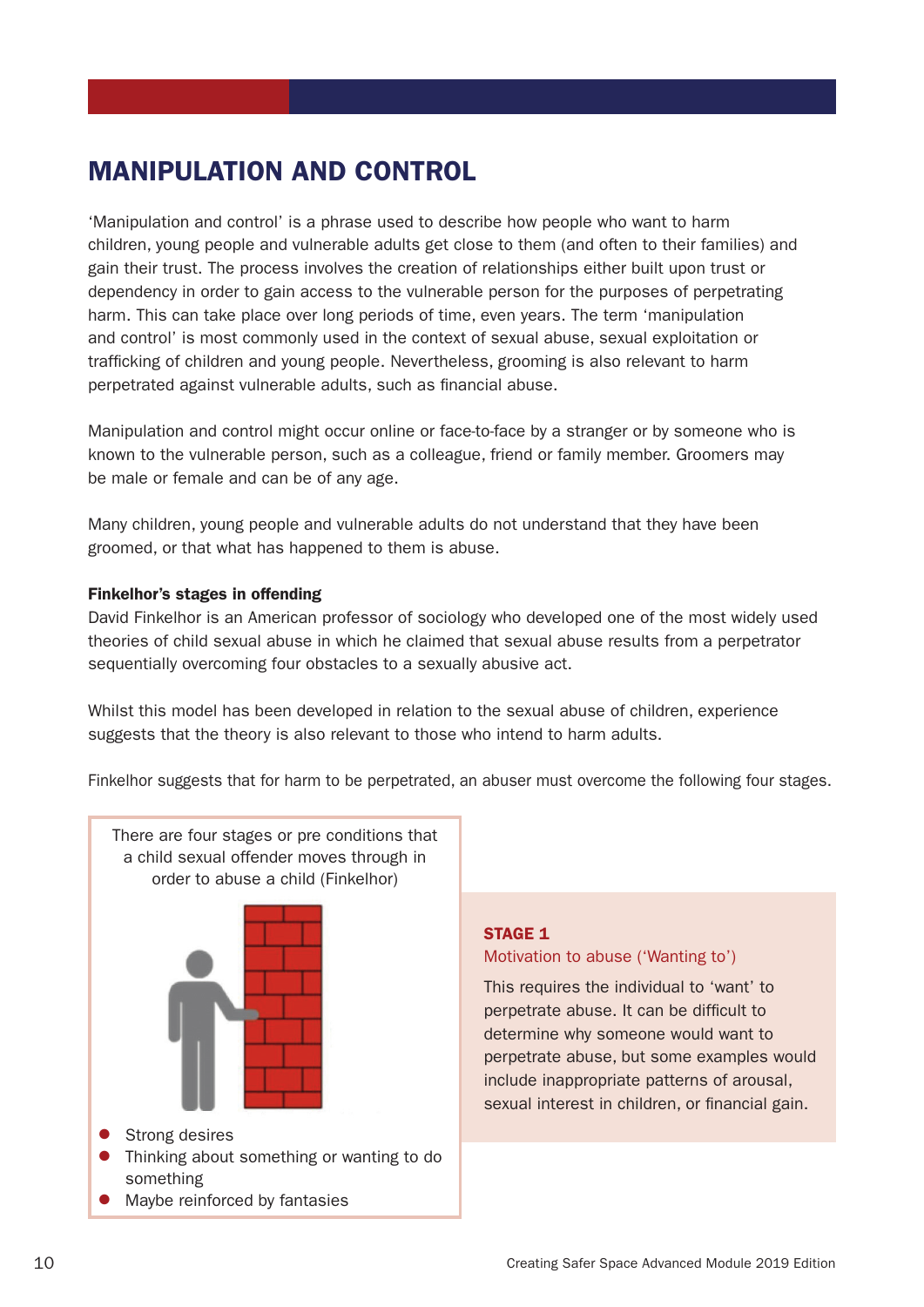# Overcoming internal inhibitors against acting on that motivation



Overcoming resistance

# STAGE 3

# External inhibitors ('Creating opportunities')

This stage is about the abuser taking/ creating opportunities for the abuse to occur. Examples would include the creation of opportunities to be alone with the victim and avoidance of supervision by parents, carers, family members or others.

Undermining or overcoming the child's resistance to the sexual abuse



# STAGE 2

# Internal inhibitors ('Conscience')

This stage relates to the abuser's personal awareness that the behaviour is not appropriate, or knowledge that it can cause damage. An abuser might attempt to overcome this by rationalising their behaviour in an effort to justifying their 'want' to abuse. The abuser might also identify other disinhibitors, such as alcohol and drug use, in order to overcome this stage.



- How to go about engaging in the behaviours
- Grooming others
- Gaining access to a victim
- Creating situations where abuse can take place
- Reducing the chances of the abuse being discovered or reported or of disclosures being believed

# Stage 4

# Overcoming a child's or adult's resistance ('Doing it and getting away with it')

In order for abuse to occur, victim resistance also needs to be overcome. The abuser might do this by coercion or force, by creating relationships of dependency or relationships where the victim comes to trust the abuser.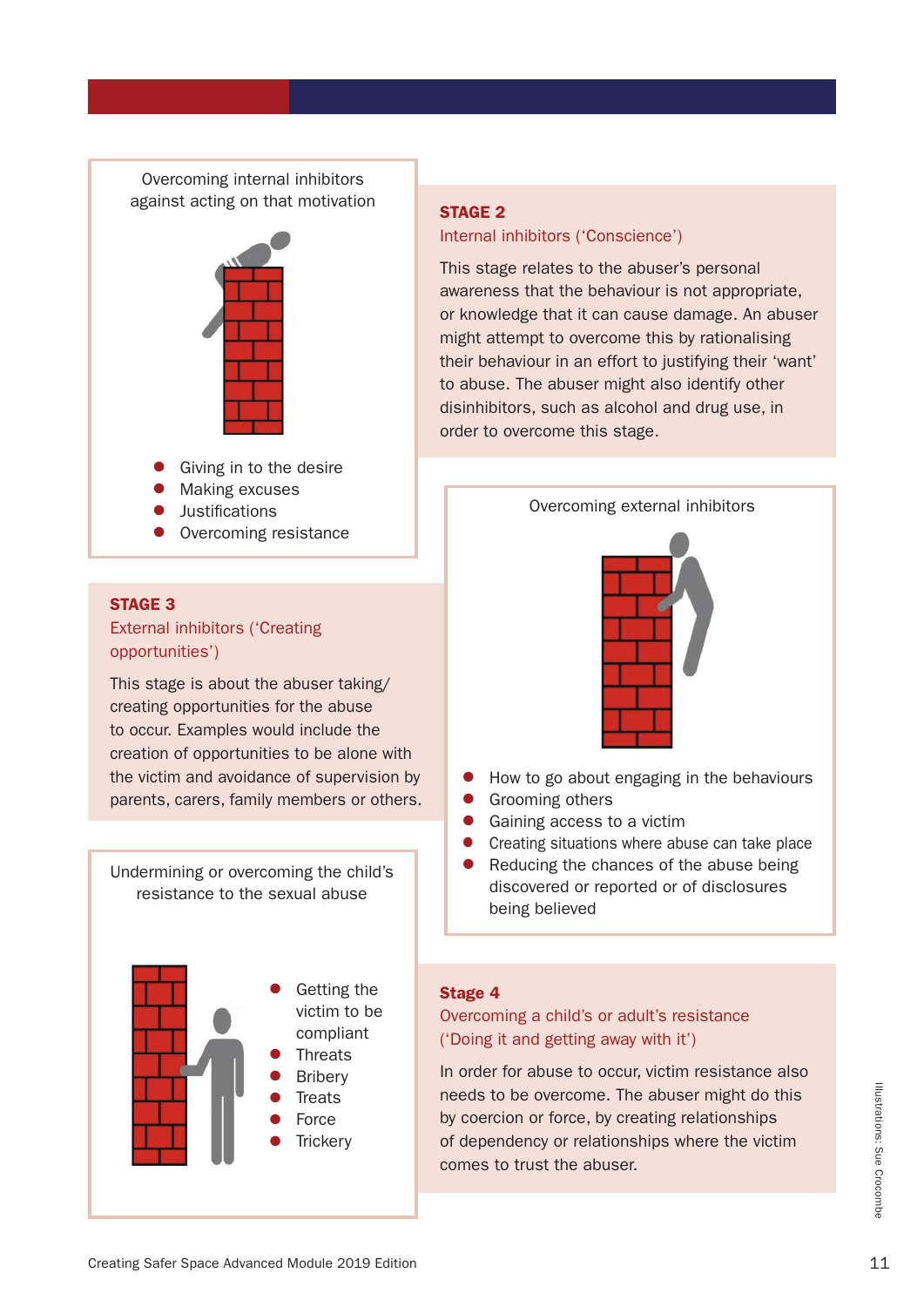The term 'grooming' and Finkelhor's model have been developed mostly in relation to the sexual abuse of children. However, experience suggests that those intending to harm and abuse adults also use techniques of grooming such as befriending and gaining trust.

### Manipulation and control in the Church context: lessons learnt

We have learned that in the Church, manipulation and control happen at different levels:

individual: befriending; supporting; giving gifts; providing assistance; isolating; threatening; embarrassing

**family**: building up trust with family members; becoming a family friend; being seen as a helpful person and a good influence

the Church community: building acceptance of self; creating a useful role those in influential positions within the Church: rationalising the pushing of boundaries; minimisation and normalisation of behaviour; persuading those in authority to bend the rules.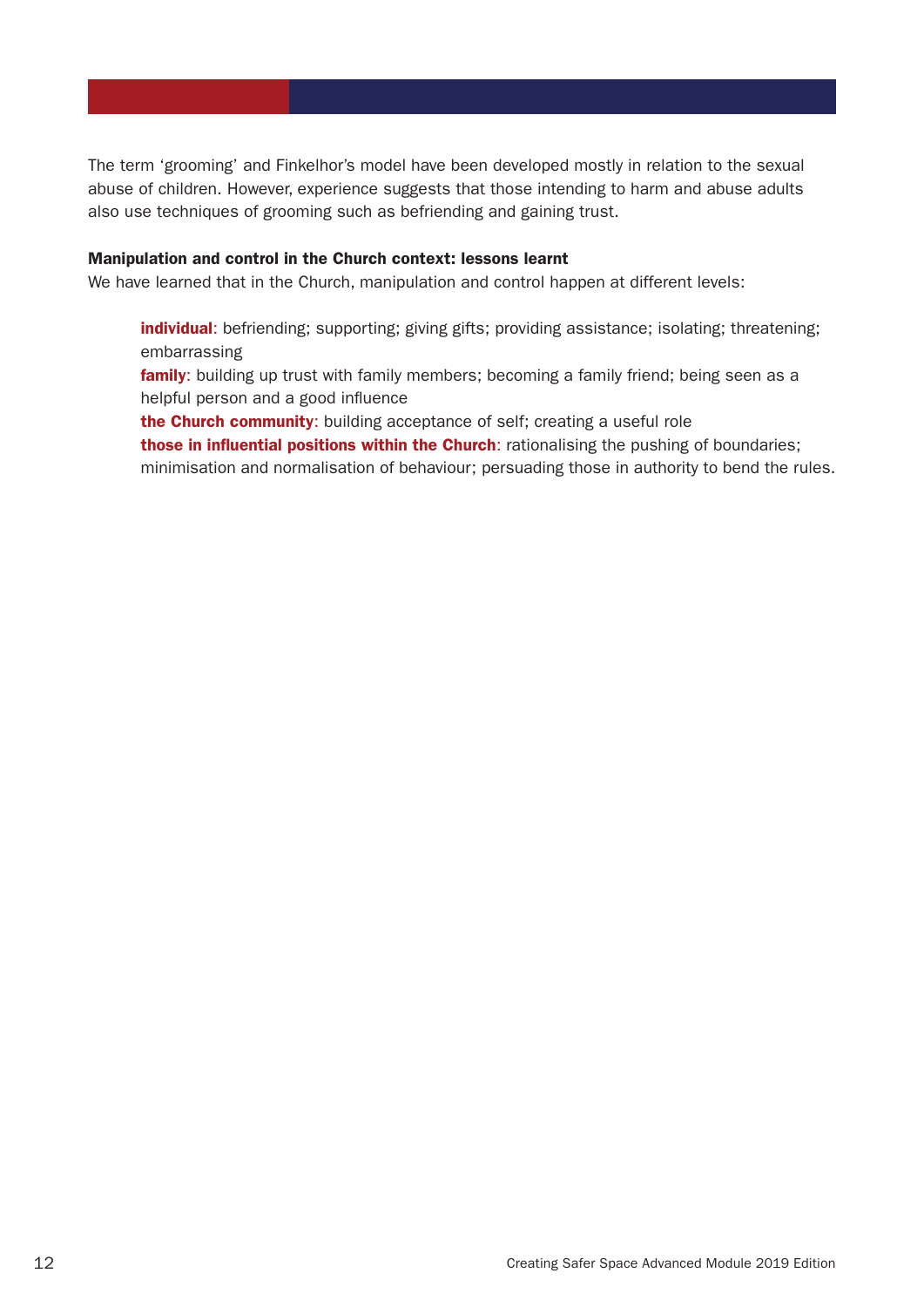# RESPONDING WELL TO CONCERNS

# The impact of abuse

It is recognised that abuse of an individual by someone within a church context can have a negative impact on not only the survivor, but on their family, the perpetrator's family and the church community.

# The impact on individuals

The following **may** be consequences of abuse. The impact will be different for different people and vary according to the type and extent of the abuse. Assumptions cannot be made that abuse we might assume to be 'less serious' has had a less damaging impact on someone.

There is some evidence that the impact of abuse can be especially severe when the abuse has occurred within the Church and been justified by religious concepts. Survivors can feel betrayed both by the abuser and by God. They can also experience:

- physical harm; serious injury; failure to thrive
- loss of trust in others
- low self-esteem
- the crushing of people's spirit
- anger: not only to the abuser but to others who did not protect them
- sleeping and eating disorders
- depression
- difficulties in relating to other people
- mental health difficulties, including drug or alcohol problems
- difficulty in concentrating
- feelings of loss
- feelings of betrayal
- feelings of powerlessness
- obsessional behaviour
- post-traumatic stress disorder

but also

- increased awareness of risk for self/others
- increased commitment to promoting safety for others
- enhanced personal resilience if the trauma can be 'worked through'.

# The impact on families

The following may be the consequence of abuse. The impact will be different for different families and be related to family relationships and dynamics.

- distress: that their loved one has been harmed
- guilt: that they did not prevent it happening
- loss of confidence: in their ability to protect
- divisions: factions within families can develop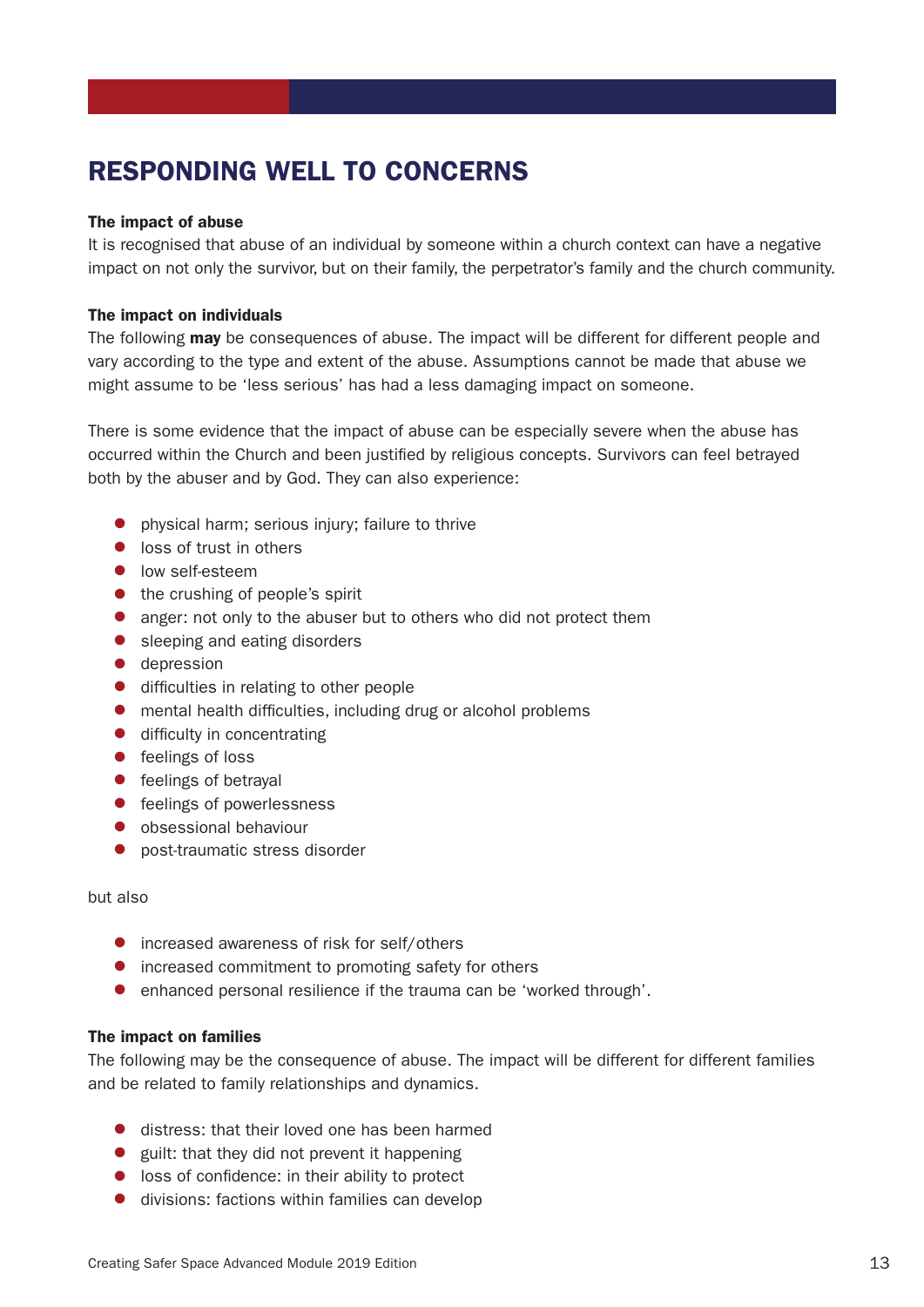- fractured relationships
- feelings of loss
- feelings of betrayal
- feelings of powerlessness.

For more information on responding well to those impacted by abuse, please see **Section 4** of the *Safeguarding Policy, Procedures and Guidance for the Methodist Church*.

# The impact on churches

The following may be consequences of abuse. The impact will be different for different churches at different times.

- loss of confidence in its role
- loss of trust in church members, leaders and the structures of the church
- anger towards the perpetrator and towards those who did not prevent the abuse
- denial of the abuse or the seriousness of the abuse
- potential divisions: factions in support of the abuser and the person who has been abused can develop
- feelings of betrayal by the abuser
- feelings of loss of the ability to have confidence in one another
- feelings of powerlessness to effectively carry out its role.

# How churches can respond well

Below is an extract taken from *Responding Well to those who have been sexually abused: policy and guidance for the Church of England (2011).*

# Survivors and worship: What research tells us survivors appreciate from the Church

There are specific aspects of worship about which survivors of sexual abuse have raised awareness, and to which leaders should give careful thought. They may also be relevant for survivors of other types of abuse.

A number of aspects within the regular pattern of worship might present problems to survivors of abuse. Church leaders, not aware of these, might be surprised by a negative reaction to something that appears to them perfectly normal.

- The language used in worship. The same words can trigger bad memories for some and be positive for others. Providing details of service content in advance, either within notice sheets or orders of service, can be helpful preparation for those who might otherwise struggle with something within the worship.
- Often as a child, attributes of the abuser can become associated with the image of God.
- Scripture is interpreted in the light of experience and certain words, actions and/or smells will set off memories for different individuals.
- Some people can find sharing/passing the Peace a threatening experience, particularly if hugging is involved. People should be able to stay quietly seated if this is their preferred option.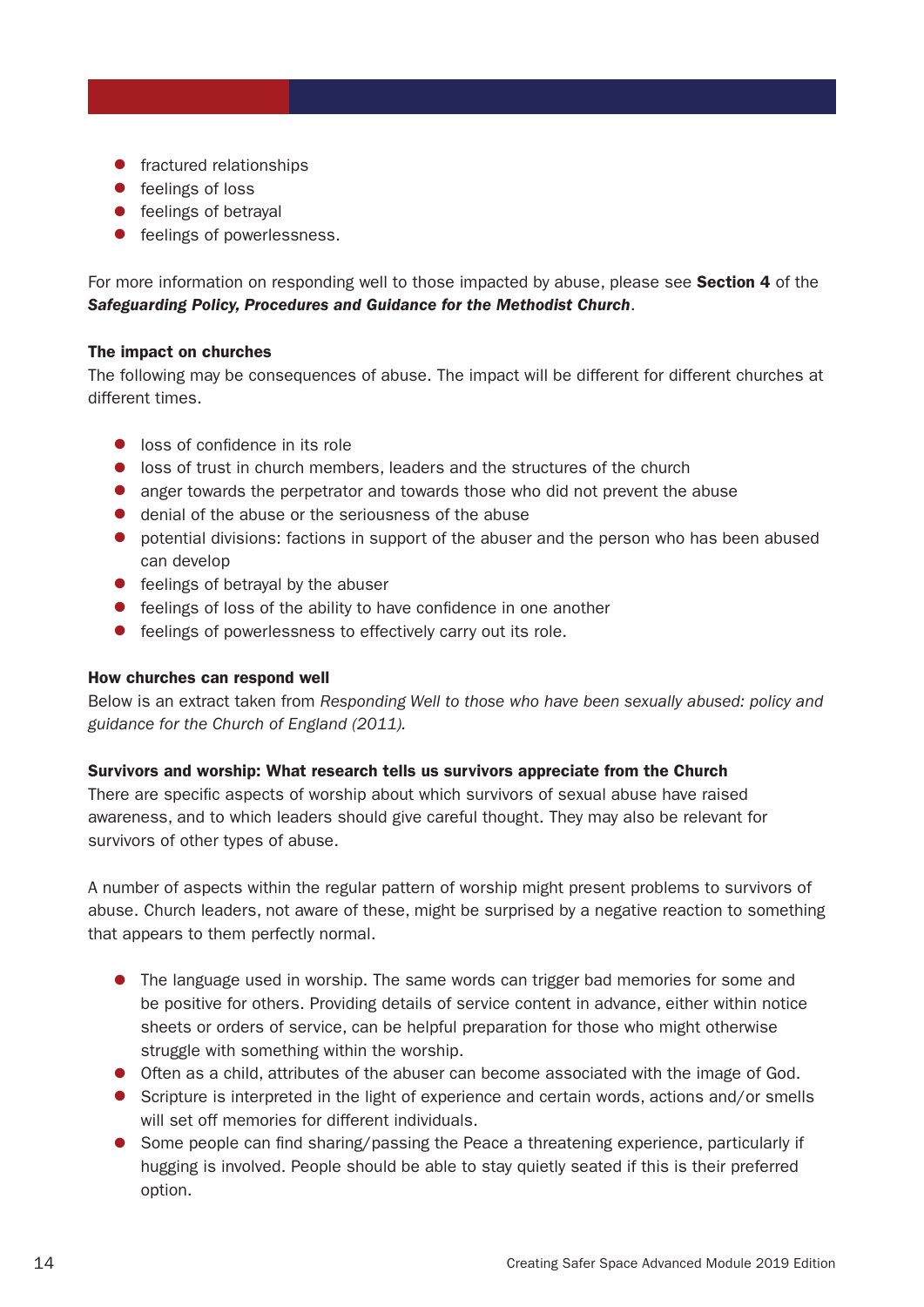- Special services such as Mothering Sunday or Father's Day can be difficult for some people.
- An authoritarian or dogmatic attitude in leading worship or preaching might prove frightening.
- While most visitors appreciate a warm welcome, some who have been abused find certain physical aspects of welcome uncomfortable. Some people are delighted to receive an invitation to sit beside other members of the congregation, while others prefer a more solitary place.

# What can the Church do generally?

- Consider the language used in worship.
- Acknowledge that certain names for God and certain concepts are difficult for some people (eg God the father, God as a loving mother, trust and submitting to God).
- Acknowledging Mothering Sunday and Father's Day can be very difficult for some people.
- Bear in mind that men and boys can be abused too.
- Be aware of people who have been abused may have triggers that cause flashbacks (eg sights, sounds, smells etc).
- Preach in a manner that is affirming and non-aggressive.
- Be aware that sweeping statements can cause hurt (eg "The church is a family of brothers and sisters", "God is like our loving parent", "God wants to be in control").
- Acknowledge that abuse can happen by and to people in church.
- Some people may want to sit by someone else, some may want to sit at the back by the door or at the end of the row so they feel they can 'escape'.
- Bear in mind some people may not want to share the Peace by touching or hugging, or may not want to make eye contact when saying the Grace. Avoid thinking, "It's just the way we do it here".
- Don't make victims/survivors feel uncomfortable, different or wrong.
- $\bullet$  Avoid making public what financial donations people give/don't give some people suffer financial abuse and can feel pushed into giving more than they can afford.
- Remember safeguarding is everybody's responsibility make it a way of life, not an add-on or a tick box.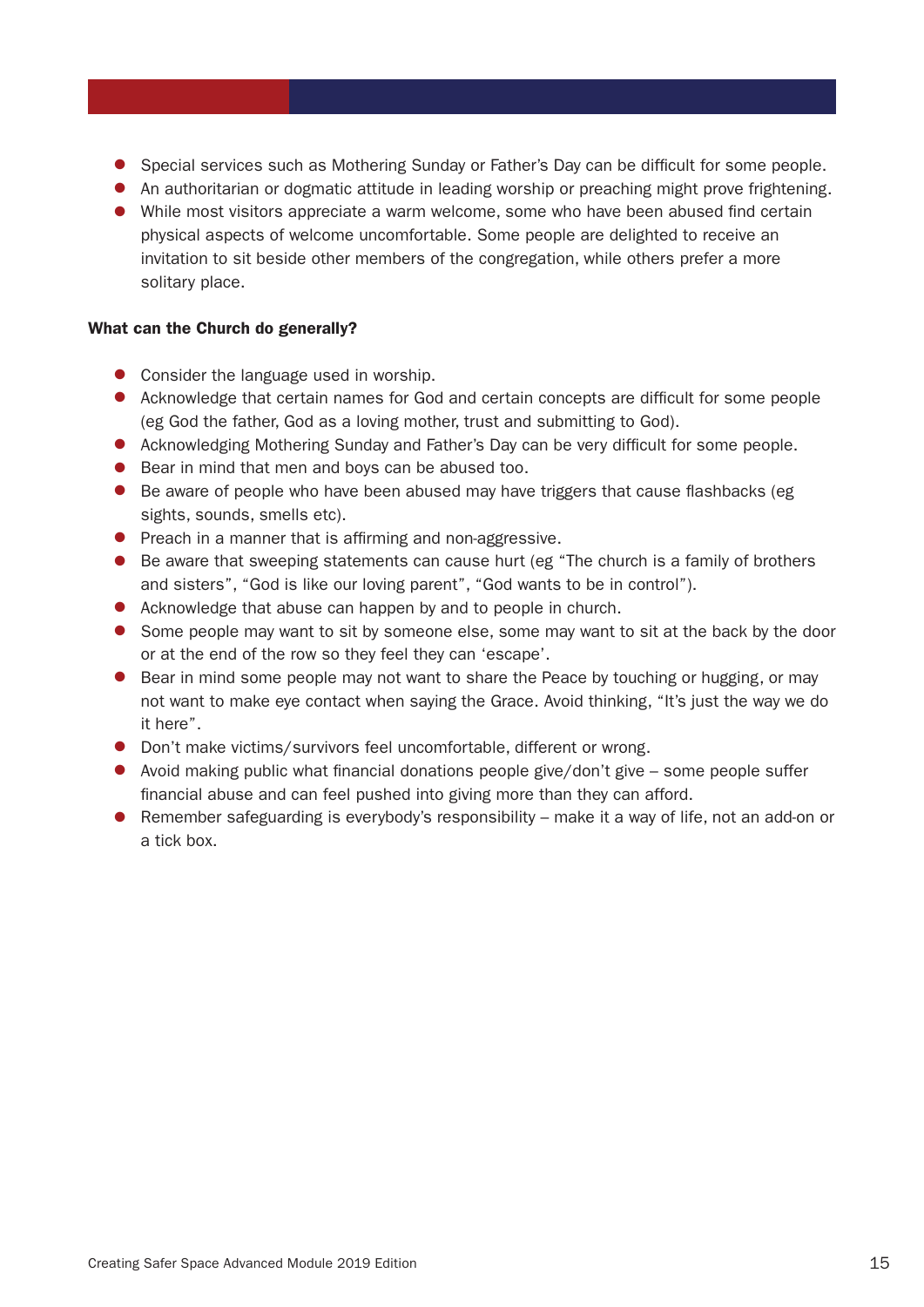# RESPONDING WELL TO SOMEONE WHO DISCLOSES ABUSE

# Attention-giving: active listening and non-critical acceptance

Active listening helps to ensure that everything that a person is trying to say is fully received and understood by the listener. This includes attempting to understand not just what the person is saying with their chosen words, but what some of their underlying thoughts and feelings are, that may be conveyed as much by what they do not say and by their body language as by the words they use.

It includes:

- listening carefully with undivided attention
- helping the other person (and yourself) to feel relaxed
- being sensitive
- not showing shock, disgust or fear (you may be the first person this person has disclosed to)
- acknowledging the other person's feelings
- believing the person disclosing
- watching for non-verbal clues (eg body language) to help you understand how the other person is feeling
- using your body language appropriately
- resisting the temptation to interrupt
- accepting pauses and silences that are a little longer than usual in everyday conversation; avoiding asking lots of questions to break the silence
- paying careful attention to what is said to avoid misunderstanding
- not using patronising language/making assumptions ("I know/can imagine how you are feeling/what you are going through" or "You can trust me" or "It will be OK")
- avoiding jumping to conclusions or relying on stereotypes
- not trying to explain away what you are being told
- reflecting back key points of what has been said to confirm you have understood what has been communicated – it ensures you have got the story correct and reassures the person that you are listening
- being honest
- not promising confidentiality.

# Using different kinds of questions

Being able to use questions effectively is a helpful skill in communication. There are three types of questions: open, closed and probing.

# **Open**

Open questions can be used to gain a more in-depth understanding; they encourage the person to talk.

**Example 20 How do you feel about...?**<br>How are you feeling?<br>What did you think about... How are you feeling? What did you think about…?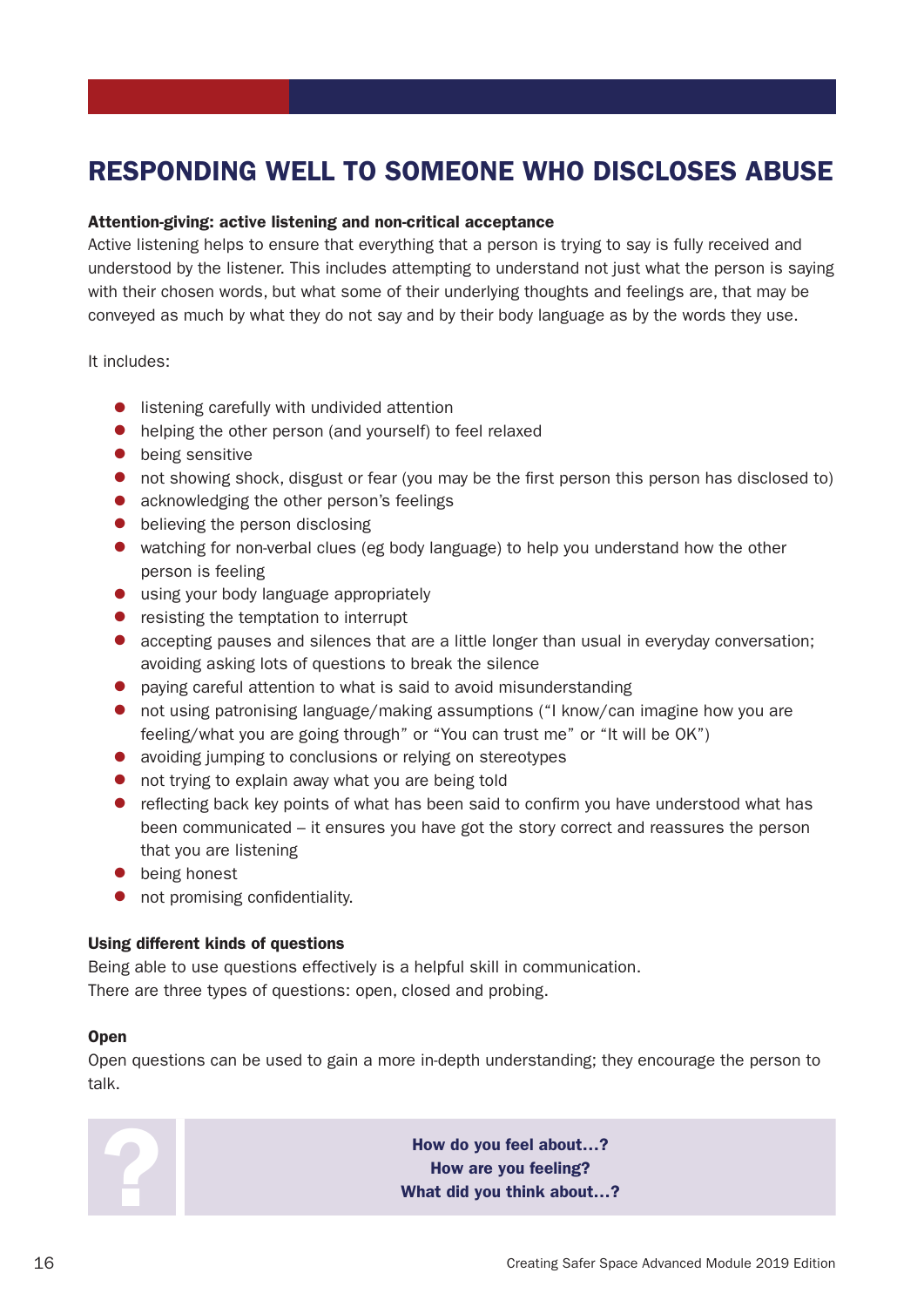# Closed

Closed questions are useful to obtain specific pieces of information.



What time did this happen?<br>Where was she standing?<br>Who attended the coffee morni Where was she standing? Who attended the coffee morning?

But be particularly careful about asking questions which produce a "yes" or a "no". These often fail to elicit sufficient or useful information and may miss the essence of what the other person is trying to communicate.

Closed questions used inappropriately can result in unhelpful answers and 'closing off' possibilities for gaining a fuller picture. For example, "Are you feeling OK now?"

# Probing

Probing questions are used to obtain more depth and detail.



Perhaps you could say more about your concerns about how Sian's behaviour has changed?

Be careful to avoid your questioning sounding like an interrogation.

# Paraphrasing; reflecting back, summarising and checking

Good listeners need to be able to:

# Receive messages about thoughts and feelings:

- understand the person's verbal, vocal and body messages
- tune into the flow of their own emotional reactions
- take into account the context of the person's messages
- sense the surface and underlying meaning of people's messages.

# Send messages about thoughts and feelings:

- respond in a way that picks up people's feeling words and phrases
- use expressive language rather than wooden language
- reword thoughts and feelings appropriately in ways that help reflect the emotion conveyed and check the accuracy of your understanding.

# Reflect feelings:

- 'decode' the overall message
- formulate an emotionally expressive response that communicates back the essence of the person's feelings
- don't interpret or offer an explanation.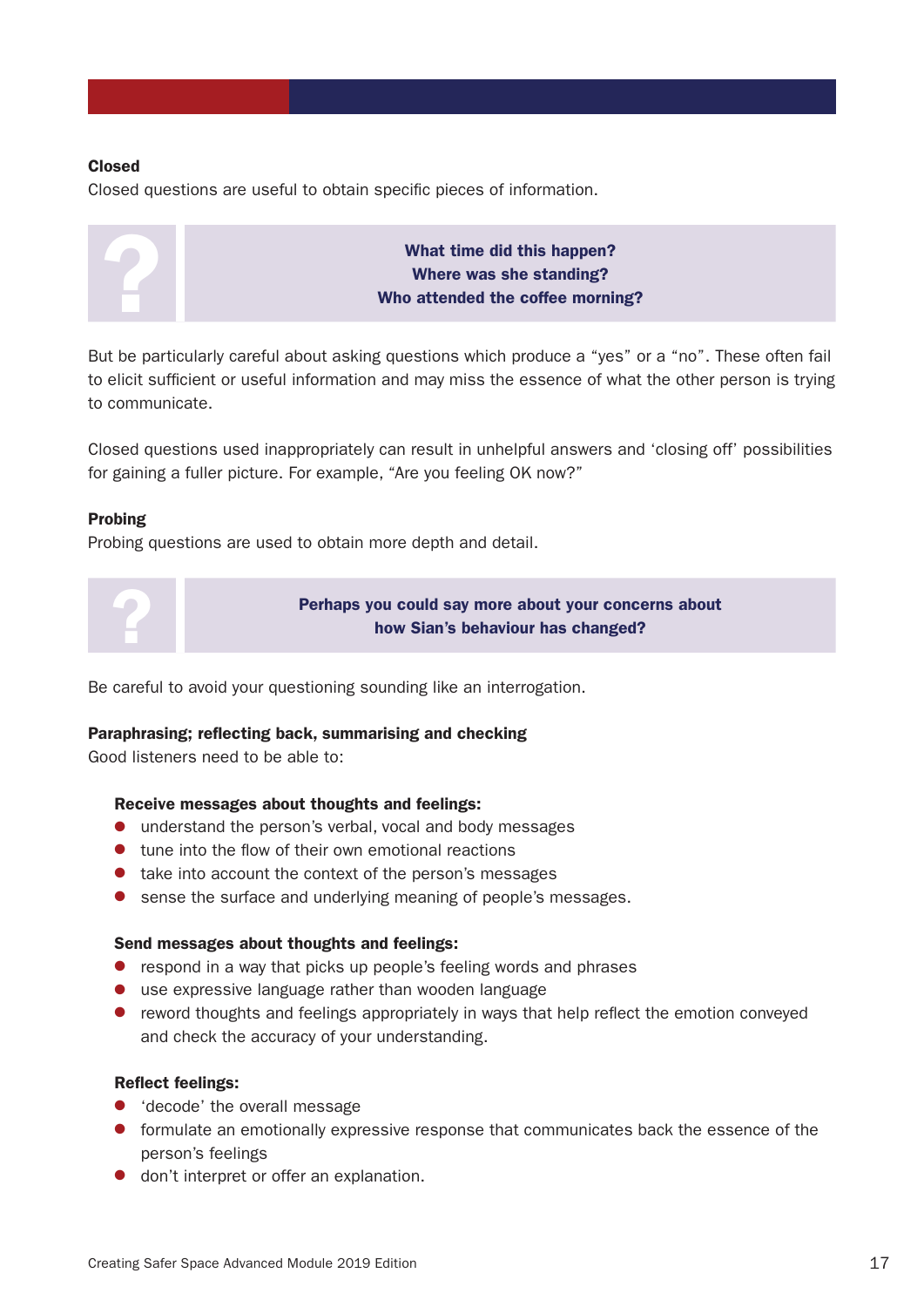An example of reflecting feelings is:

| <b>Beth:</b> | "I'm not sleeping well because it keeps popping into my mind that<br>something isn't quite right between Mrs Jones and her daughter." |
|--------------|---------------------------------------------------------------------------------------------------------------------------------------|
| Listener:    | "Your concerns about Mrs Jones and her daughter are really worrying you."                                                             |

# Respectful uncertainty

In social work, the notion of 'respectful uncertainty' was developed by Lord Laming in the inquiry into the death of Victoria Climbié. He argued that this was an appropriate mindset when safeguarding children:

While I accept that social workers are not detectives, I do not consider that they should simply serve as the passive recipients of information, unquestioningly accepting all that they are told by the carers of children about whom there are concerns. The concept of 'respectful uncertainty' should lie at the heart of the relationship between the social worker and the family. It does not require social workers constantly to interrogate their clients, but it does involve the critical evaluation of information that they are given. People who abuse their children are unlikely to inform social workers of the fact. For this reason at least, social workers must keep an open mind.

The need for this way of thinking in safeguarding work has increasingly been taken up and developed in later inquiries and reports. Munro (2010) described it as "showing compassion but retaining an open and questioning mindset." Ruch et al (2011) wrote that "while seeking with the individuals(s) concerned to make sense of events … practitioners need to be able to tolerate 'not knowing' … in order to fully explore the circumstances."

People should always be treated with consideration and respectfully – however difficult you find them or however much you struggle to acknowledge how they might have behaved.

# BUT…

People's accounts can never be taken at face value – however compelling or persuasive they are, or however much you want to be able to believe them. You always need to look beneath the surface and keep a questioning mind, with eyes wide open.

Lord Laming, *The Victoria Climbié Enquiry CM5730* (London, The Stationery Office, 2003), para 6.602 E Munro, *The Munro review of child protection: Part one: A systems analysis*, (London, The Stationery Office, 2010)

G Ruch, D Turney and A Ward, *Relationship-based social work*, (London, Jessica Kingsley, 2011)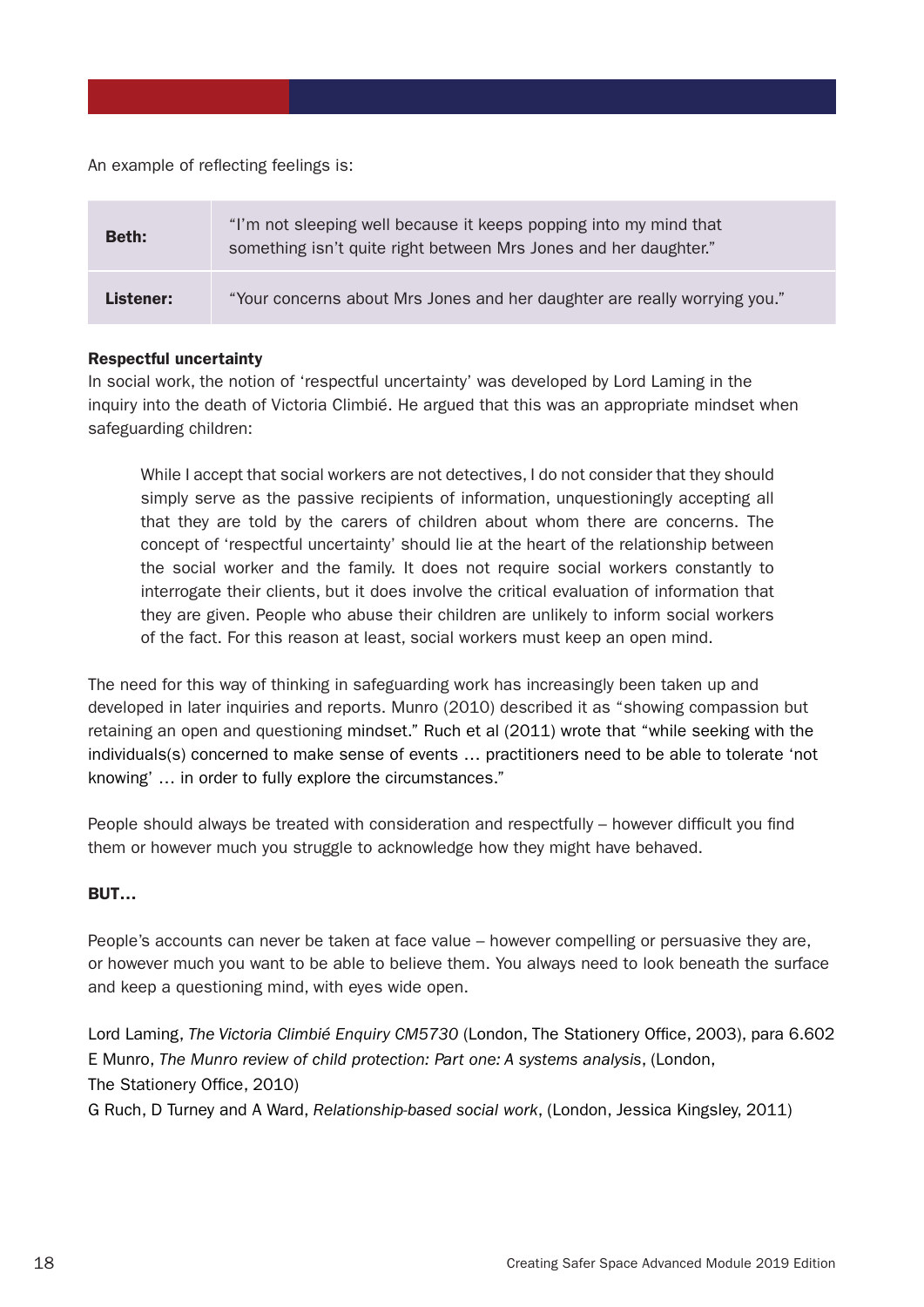# Defensible decision making

When responding to concerns about abuse we need to make important decisions about how to proceed, for which we are accountable. This has come to be known as 'defensible decision making'.

In the context of the Church, defensible decision making means making decisions that:

- $\bullet$  are consistent with policy
- are thoroughly thought through
- are based on as reliable evidence as possible
- take things forward
- have been recorded.

Choosing to do nothing is a decision. You need to be able to provide - and record - a rationale for your decision.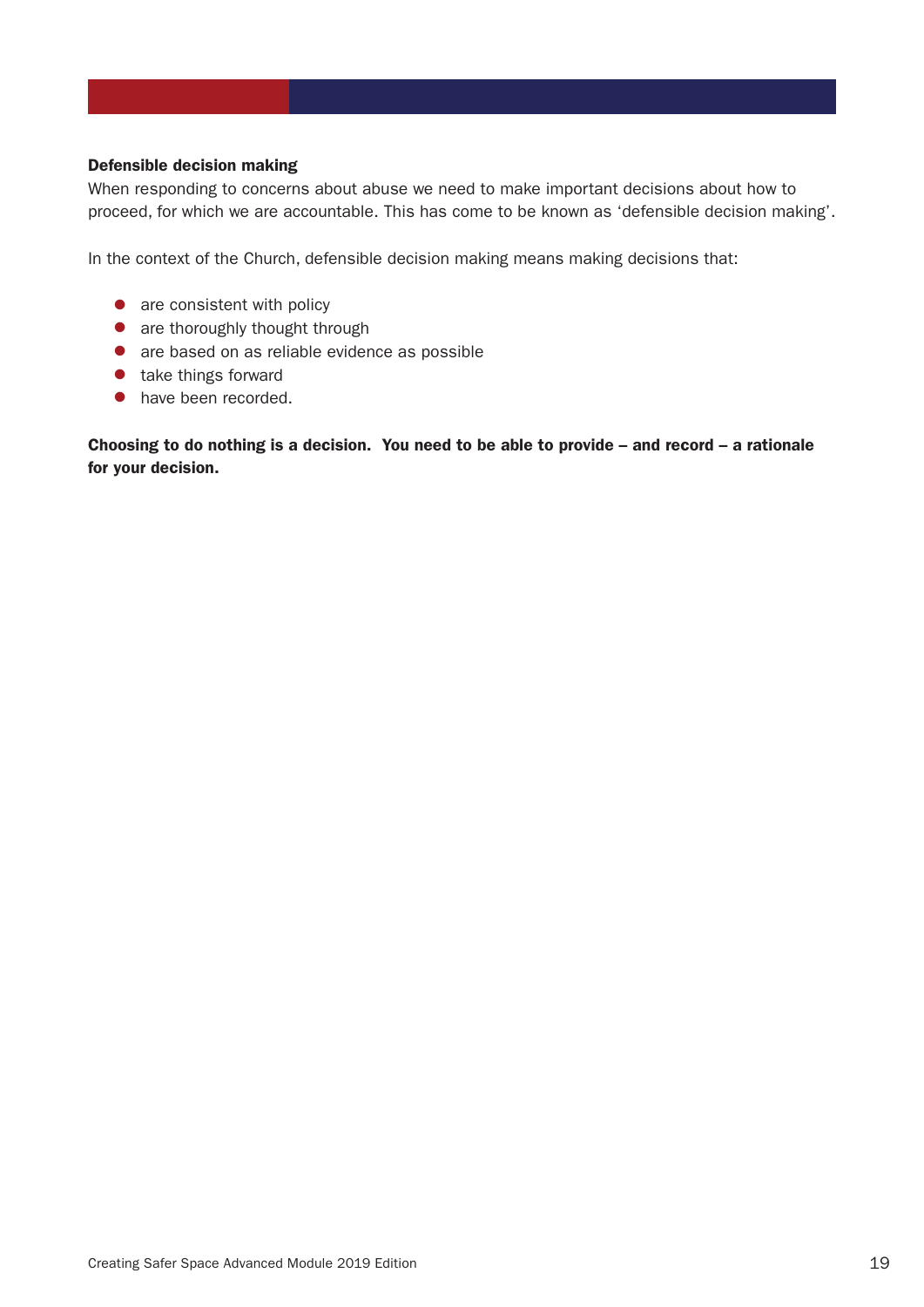# RESPONDING WELL TO SERIOUS SITUATIONS

It is hard to define 'serious' in this context. Examples of serious situations might be:

- the arrest of someone holding a position of trust within the Church
- information about a blemished disclosure
- disclosure about historic abuse
- allegations of abusive behaviour.

When deciding whether a matter is serious, regard should be given to the impact on any primary or secondary victim(s), the role of any alleged abuser and their access to vulnerable people, the level of statutory action (such as police involvement), and whether there is likely to be media attention.

Serious situations may be because someone from a church – a post holder, employee, volunteer or member – is alleged to have committed abuse. The victim will sometimes approach the church for help directly. Allegations may be about any kind of abuse: current or historic, inside the church or outside it. The victim can be a child, a young person or an adult.

# Each allegation must be responded to without delay and with equal seriousness.

Contact your DSO if you are at all unsure about a potential serious situation, or as soon as you become aware of one. Experience demonstrates that working through these situations properly can impose a serious strain on the minister and other safeguarding leaders. In planning the overall process, it is important that leaders ensure that their own needs are considered and provision is made for meeting them.

# Emergency situations

When receiving the information, you will need to assess whether the subject of the serious situation concern is at risk of immediate harm and if so, take any immediate action necessary to safeguard them including contacting statutory authorities such as police, child or adult services.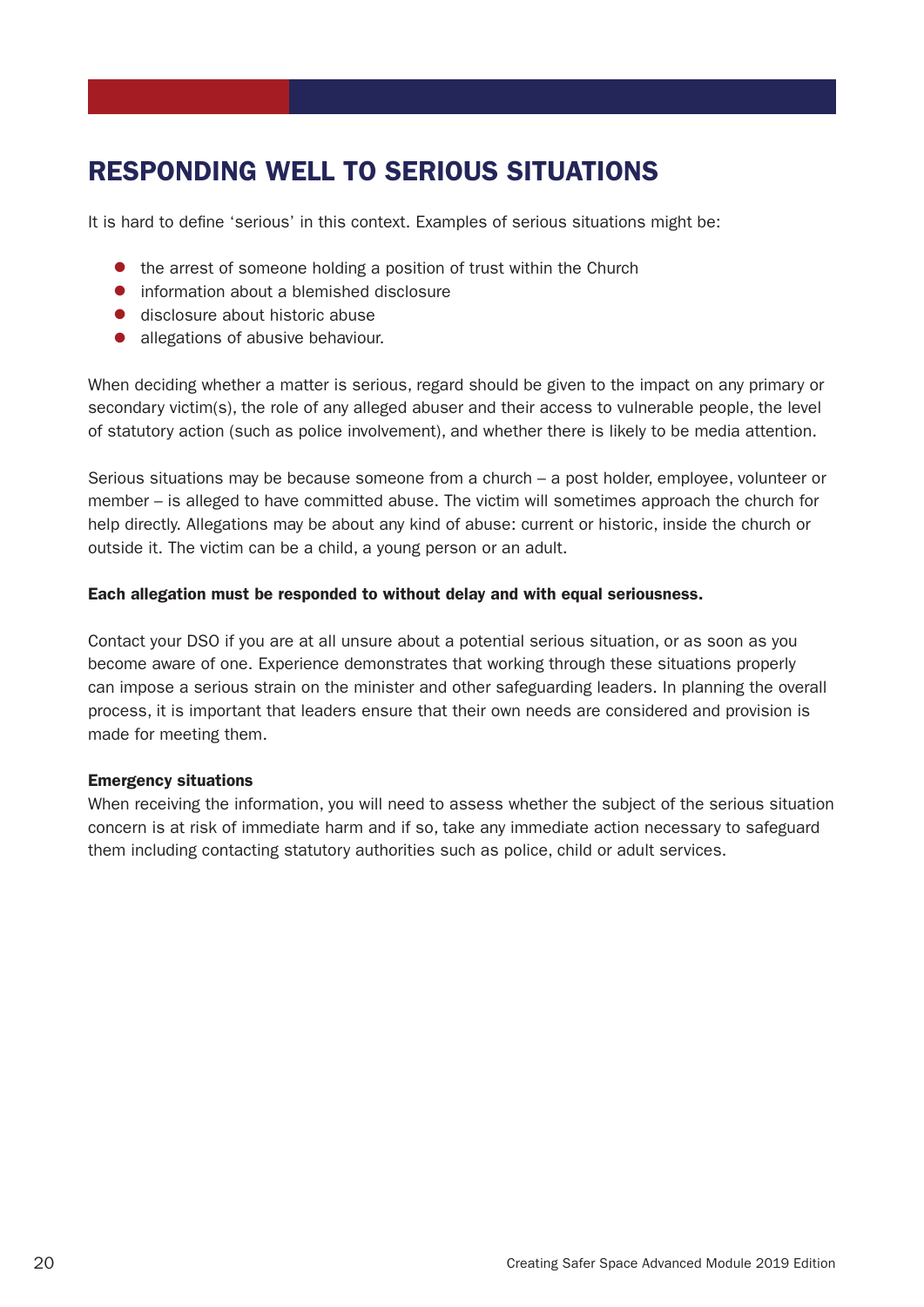# RESPONDING WELL TO THOSE WHO MAY BE A RISK

# Background and history to Covenants of Care in the Church

These have been in existence since 2001 and were originally introduced to enable the Church to manage the risk posed by known sex offenders who wished to continue to worship within one of our churches. Monitoring and Support Groups are required to keep their DSO informed of progress.

# Safeguarding Contracts

In 2017, the Church reviewed its operation and found that increasingly the model of providing a care package of monitoring and support around an offender had proved a useful approach to managing not just sex offenders but other safeguarding offences and as such their use had grown (other safeguarding offences may include fraud, problems with alcohol or drugs and domestic abuse).

New arrangements were introduced to keep a central record of all contracts and receive annual progress reports. Monitoring and Support Groups will now receive training and can apply to have a new risk assessment of subjects after three years if they feel there has been significant change in the subject's behaviour.

The main changes which have arisen from the 2017 review are:

- formalised risk assessment procedures
- Safeguarding Contracts
- record keeping centrally
- annual progress reports
- provision to review arrangements and recognise change
- functioning and support to Monitoring and Support Groups.

For more information about Safeguarding Contracts, see Section 4 of the *Safeguarding policy, procedures and guidance for the Methodist Church*.

Please note that no Safeguarding Contracts should be put in place without the involvement and support of your DSO.

# Risk assessments

This information relates to how risk assessments of individuals are carried out in a Methodist Church context.

Safeguarding risk assessments can be at either district or connexional level:

- $\bullet$  district eg led by the DSO following a blemished disclosure
- connexional eg in response to a safeguarding concern identified by the DSO or where an allegation of abuse has been brought to the attention of the Church via a statutory agency.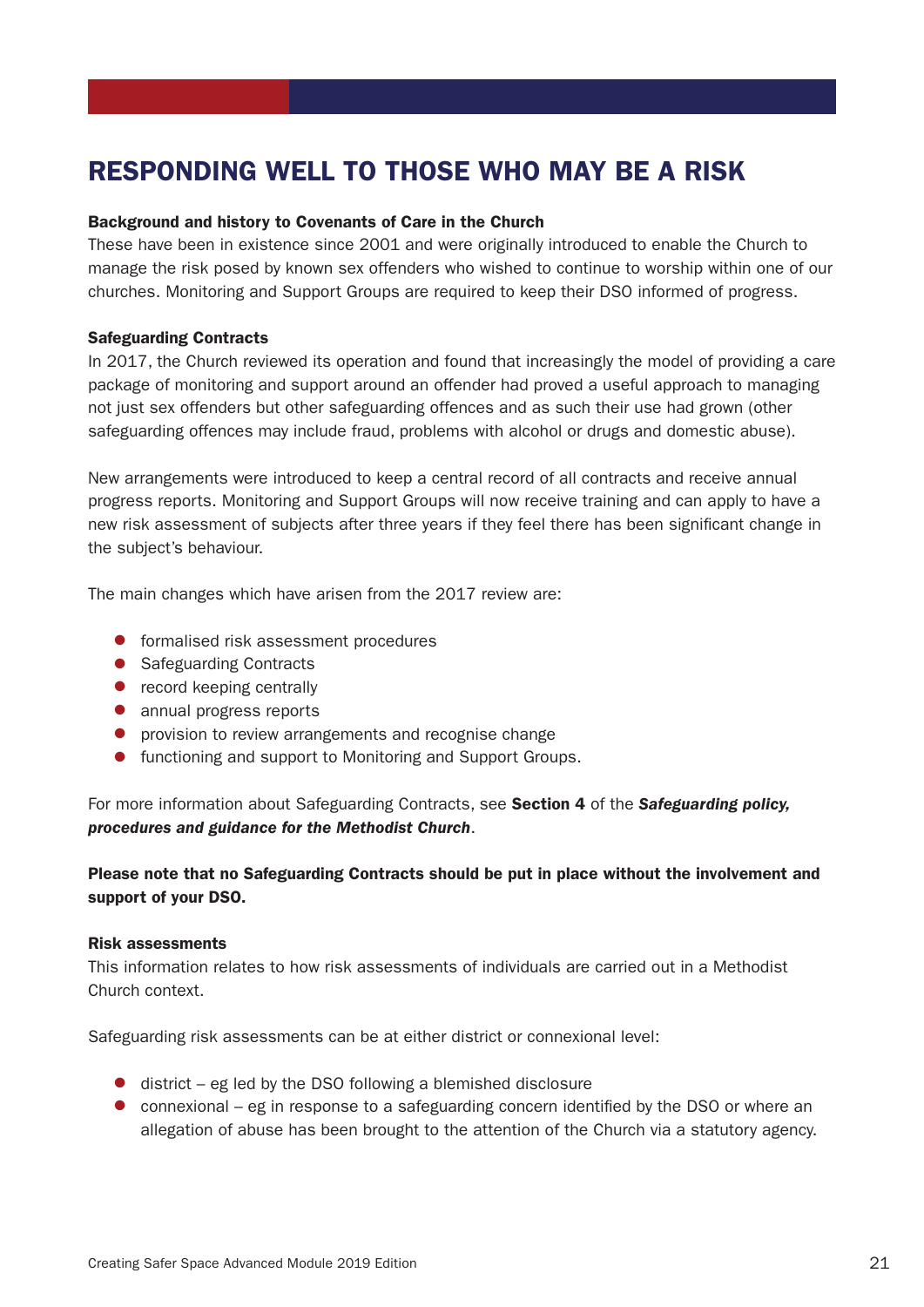# Connexional safeguarding risk assessment

The process for a connexional safeguarding risk assessment is as follows:

- the need for risk assessment is identified
- a pastoral supporter is chosen by the person being assessed
- a suitable risk assessor is identified (this will be an independent person drawn from a connexional group)
- a risk assessment meeting happens within four weeks of the risk assessor appointment
- an update is given to the Connexional Safeguarding Team
- papers are submitted to the Safeguarding Panel (connexional group) for review
- the person being assessed has the opportunity to appeal.

**Please note** that while it is the responsibility of all to be aware of and assessing the potential risks within the context of church life, safeguarding risk assessments should not be done without consultation with your DSO or the Connexional Safeguarding Team. For more information, please see the Risk Assessment Policy and Procedures of the Methodist Church.

# Disguised compliance

Disguised compliance is defined as "behaviour that gives the appearance or impression of cooperation to avoid raising suspicion, to mask abuse and to allay concerns".

The concept of disguised compliance is drawn from the child protection literature where it has been used to describe behaviour that gives the appearance or impression of cooperation with professionals to avoid raising suspicion, to mask abuse and to allay professional concerns.

This was highlighted in the case of 'baby Peter', whose mother kept appointments with professionals and appeared to be working together with them. Similarly, people who may be a risk to others in a church might seem to be cooperating fully with any requirements, but are actually just presenting themselves in this way to disguise other intentions.

Dealing with disguised compliance is difficult. Here are some pointers:

- Use respectful uncertainty.
- Beware of feeling over-optimistic about a situation or person.
- Remember the person's history and the static risk factors.
- Try not to be over-influenced by dynamic factors such as how the person presents themself.
- Try not to be diverted if you challenge the person's account. Keep a clear focus on what you need to ascertain.
- Try not to allow tensions around the individual's relationship with you or other members of the Safeguarding Contract Monitoring and Support Group to divert you from the individual's behaviour and compliance with the contract.
- Keep careful records which enable you to monitor what has really happened.
- Communicate openly and honestly with others in the Safeguarding Contract Monitoring and Support Group.
- Check back with the DSO at least annually (sooner, if you are concerned).

From the *Disguised Compliance* animated video created for and used in the Creating Safer Space Advanced Module core learning session.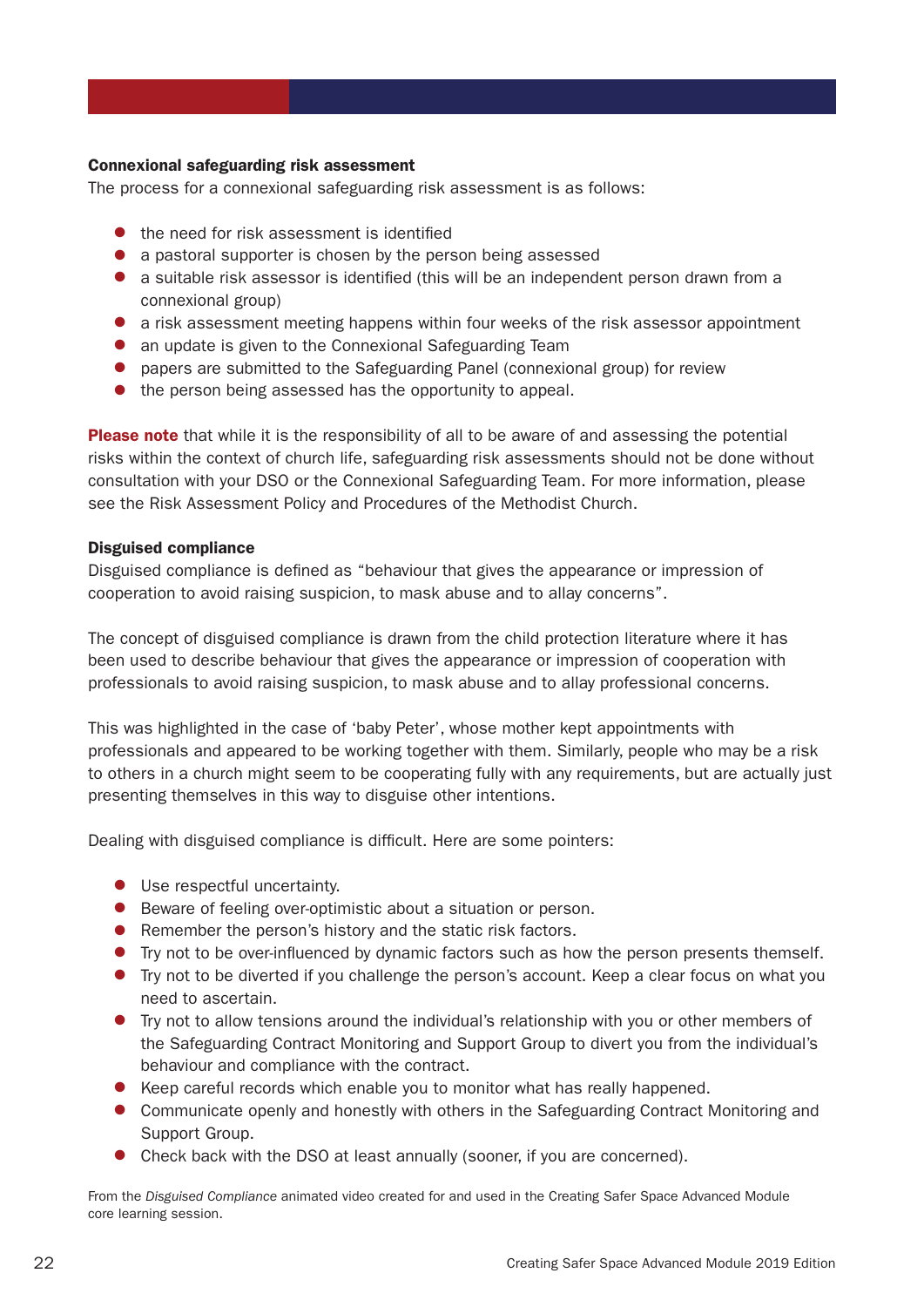# RESPONDING WELL TO CONGREGATIONS

Responding well to the congregation when there has been a serious safeguarding matter within the church should not be overlooked. It is important that time and effort is given to:

- appreciating the impact of what has happened
- considering the consequences on the wider congregation, such as loss of trust
- using insights that can support this thinking
- planning with thoughtfulness
- taking care over sharing information.

When we respond well to the congregation during and after a safeguarding matter, it helps to lead the culture change and challenges resistance to safeguarding.

# Understanding the reactions of congregations

It can help to understand why congregations might react the way they do after a serious safeguarding matter. Here are two well-understood and similar reaction patterns to trauma and to grief, which may be useful.

# The trauma debrief

| The trauma debrief<br>When people respond in a way similar to the response to any major critical incident                                                                              |                                                                                                                                                  |                                                                                                                                                               |  |  |
|----------------------------------------------------------------------------------------------------------------------------------------------------------------------------------------|--------------------------------------------------------------------------------------------------------------------------------------------------|---------------------------------------------------------------------------------------------------------------------------------------------------------------|--|--|
| <b>Fight</b>                                                                                                                                                                           | <b>Flight</b>                                                                                                                                    | <b>Freeze</b>                                                                                                                                                 |  |  |
| This can show itself in anger.<br>It can be directed at the<br>perpetrator but might also<br>be displaced onto others,<br>including those perceived to<br>be in a leadership position. | People behave angrily; this<br>anger may not be directed at<br>the perpetrator and can be<br>displaced onto other people<br>- including leaders. | This reaction creates<br>difficulty in doing anything.<br>It creates confusion around<br>the loss of energy. People<br>may experience feelings of<br>despair. |  |  |

# The grief cycle

This is when people display a similar reaction to that following bereavement.

**Shock:** A natural protective reaction. The mind and spirit are dazed and bewildered and there can be denial. It is part of a healthy defence mechanism and people can move on – but need time and space to become accustomed to the situation.

**Searching:** A stage of deep sorrow. People do not want to accept what has happened and so are seeking other explanations. There can be anger and the strength of reaction will depend on people's own experiences and relationship with the perpetrator. People can lose confidence in themselves as previous certainties have been undermined. So people can disbelieve the victim or minimise the offender's behaviour. Conflict can arise in the congregation as a result.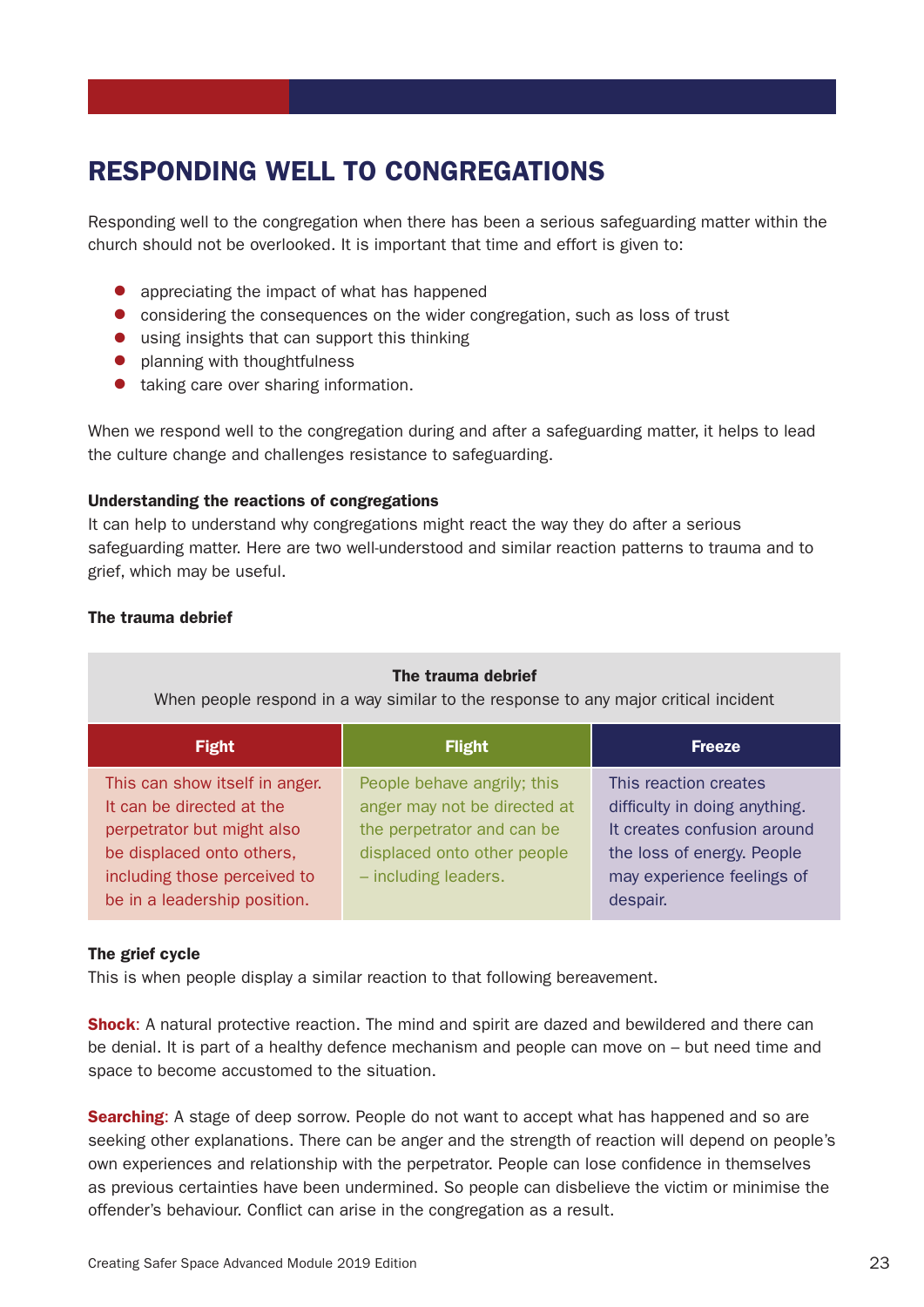**Disorientation**: People find it hard to concentrate, make decisions and plan ahead because of the strong feelings of sadness and confusion. This can affect the life of the church and lead to general depression and conflict.

**Reorganisation:** A congregation can accept its loss and move on. This is a stage of acceptance that negative and harmful things happen and God continues to be loving and gracious.



# Helpful ways forward

There are a number of ways that a congregation can be helped to process and deal with a serious safeguarding matter. They include:

- Careful information sharing.
- Educative input such as to help understand the perpetrator's behaviour and safeguarding.
- Worship focused on healing reclaiming the church as a place of sanctity.
- Addressing forgiveness an opportunity for people to receive theological insights and reflect on what this means for them.
- Enabling healing recovery the congregation integrating the reality of their story of betrayal; recognising the trigger points such as anniversaries or the release from prison of an offender.
- $\bullet$  Thoughtfulness about future ministry a new minister can become the object of anger and mistrust. They need to be aware of the history and have informed support.

# Information sharing

Informing the congregation in a carefully planned way so that thought has been given to how to support healing. A pastoral group is helpful for this process. Issues to consider will include:

- who externally can be used as support
- what can be shared, when and how.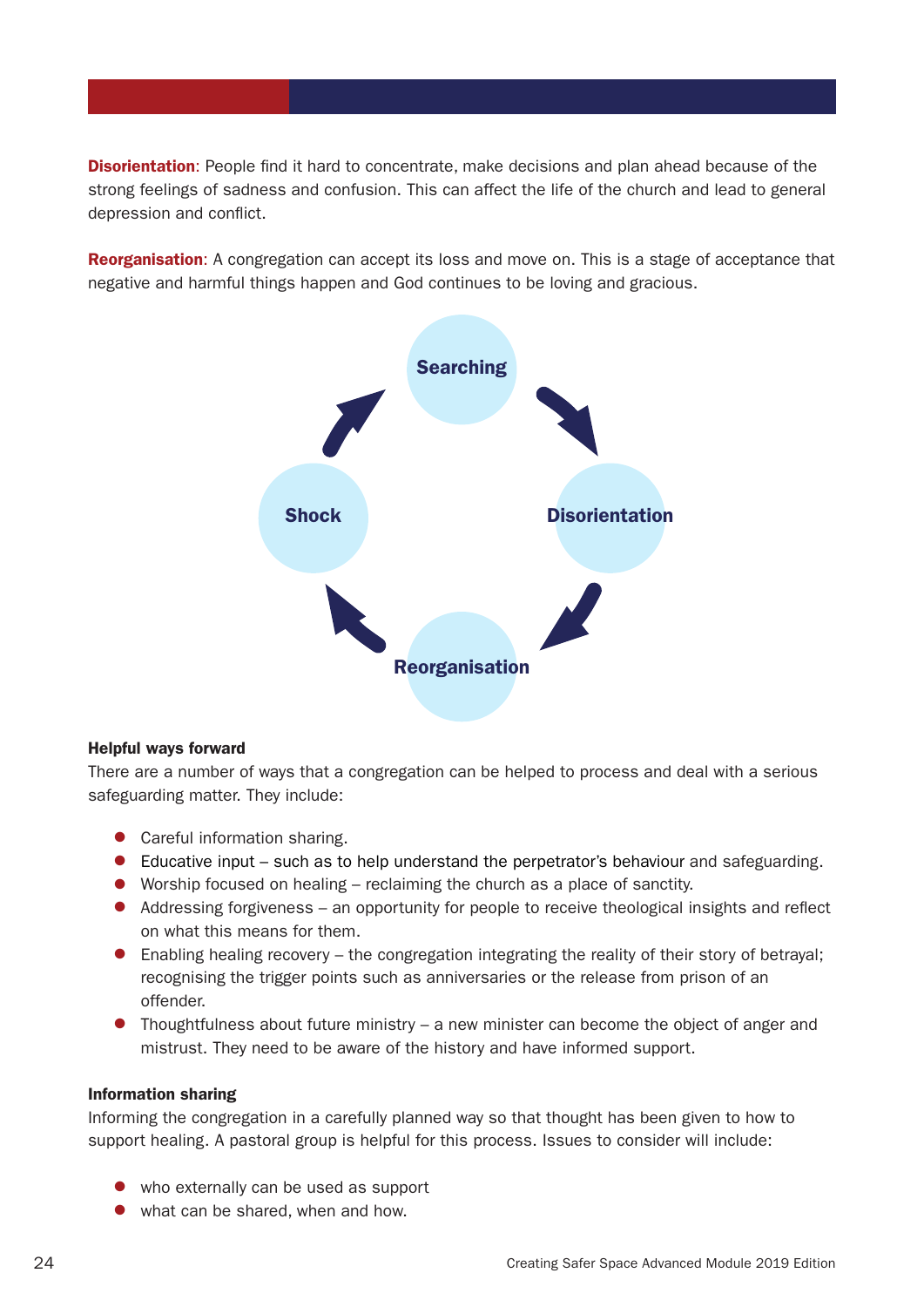Remember that the Connexional Media Office will prepare a set of words for you, should the press become aware of a safeguarding incident or concern in your church. Their contact details are on the Media Office page of the Methodist Church website.

# Other things to consider

- the needs of the victim and family members
- support for the perpetrator's family
- possible contact with the perpetrator
- how to prepare for this reminding people of previous hurts
- legal advice
- media aspects
- using external help
- close cooperation with police, LADO and adult/children's services to ensure communication with the congregation is timely and appropriate.

Please note that recovery for a congregation can take a very long time. The next minister ('after-pastor') will need a great deal of support. Experience shows that it is often only in the time of the minister following the immediate 'after-pastor' that the pain can finally be left behind.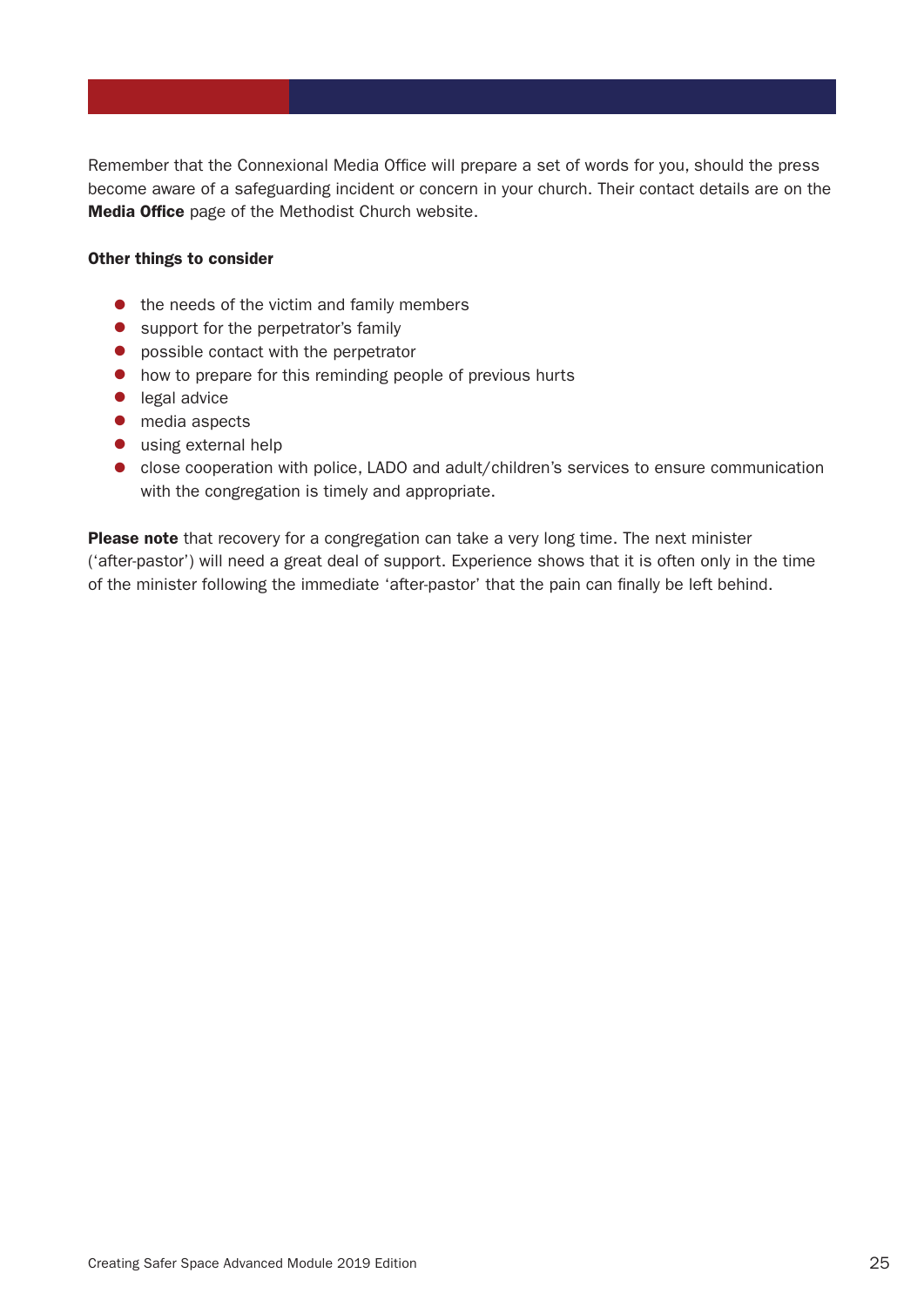# RECORDING

# Recording and sharing of data

The **Past Cases Review** highlighted that in only 57% of the 1,885 cases identified were any records held in relation to safeguarding concerns. As such, record keeping was highlighted as a key learning theme from the report *Courage, Cost and Hope* (2015), which recognised that whilst practice has improved, record-keeping is still not consistent enough.

# Why safeguarding records are needed

In the church context, whenever a safeguarding concern has been raised in relation to a child or adult, safeguarding records are needed in order to:

- ensure that what happened and when it happened is recorded
- provide a history of events so that patterns can be identified
- record and justify the advice and actions of anyone involved in safeguarding
- promote accountability
- provide a basis of evidence for future safeguarding activity and in case of proceedings
- allow for continuity when there is a change of personnel.

# What should be recorded?

Some examples of what should be recorded include:

- notes from Safeguarding Contract Monitoring and Support Group
- disclosure of any safeguarding concern
- changes to personnel holding roles in the church
- changes to job descriptions.

It is important that all records are kept in a secure place and only shared in accordance with legislation, government guidance and Methodist Church policy, procedures and guidelines. See Section 5 of the *Safeguarding policy, procedures and guidance for the Methodist Church* for more details about information sharing and confidentiality.

Safeguarding records should be:

- written up as soon as possible after the event
- in the person's own words (as appropriate)
- structured
- legible
- clear and concise
- clear about what is included
- relevant
- thorough
- jargon-free
- non-discriminatory
- shared with the person about whom they are written as far as possible
- up to date
- signed, dated and timed.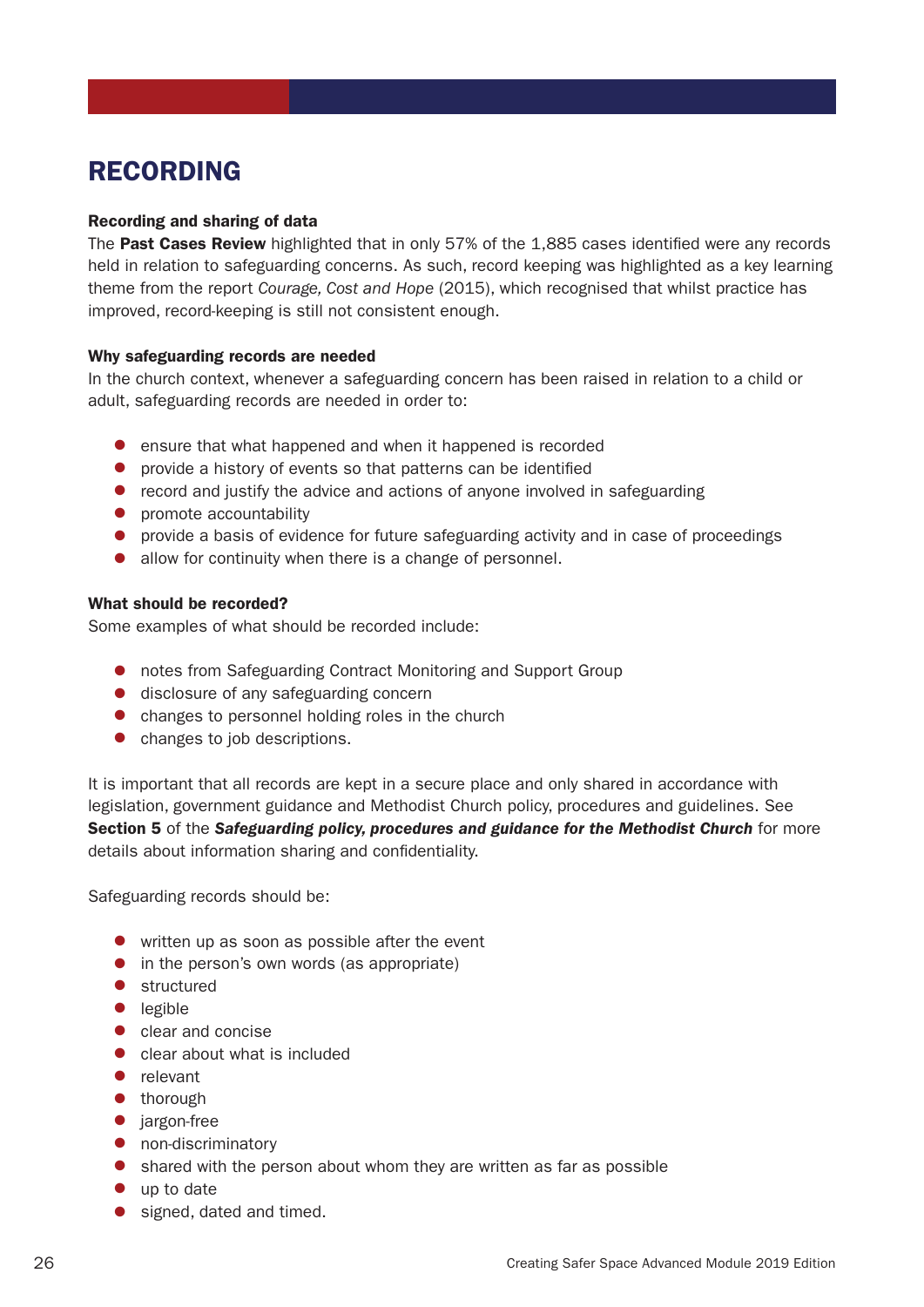Wherever possible, take notes during any conversation (or immediately afterwards, if more appropriate). Ask consent to make notes, and take age and understanding into account. Explain why you would like to take notes, and that the person can have access to the information they have shared with you.

Keep a log of all actions you have taken and details of referrals to statutory agencies. Where possible, ask the person to review the notes and confirm that they are an accurate record. Pass records to the DSO as soon as possible – by noon of the next day at the latest.

# What to include in a safeguarding record

- who was involved: the names of key people
- what happened: facts not opinions
- where it happened
- when it happened: date and time
- how it happened
- to whom it was referred.

Be clear about what is fact and what is information from other people, or opinion/judgement which must be backed up by as much evidence as possible.

If the record includes information from other people, try to use the exact words spoken by the other person – and put it in speech marks. For example: David Fisher said, "The Revd Smith asked me to visit Ms Kelly at home."

# Please note – Be aware:

- Any written notes you take could later be used as evidence in court.
- There is the possibility of subject access requests (ie the person you are writing about may have the right to read what you have written about them).

# Data protection

The Methodist Church has put in place procedures for information sharing and confidentiality to safeguard the welfare of children and adults in our churches by ensuring that information is shared appropriately, in accordance with the law and related good practice guidance. People often feel concerned about what is required when making the decision to share information or requesting information from other organisations or statutory agencies.

# Step-by-step guide to sharing information

The following procedure should be adopted when receiving a request for information or making such a request where the information required is personal data. For a more information and detail on the step-by-step guide to sharing information, please see Section 5 of the *Safeguarding policy, procedures and guidance for the Methodist Church*.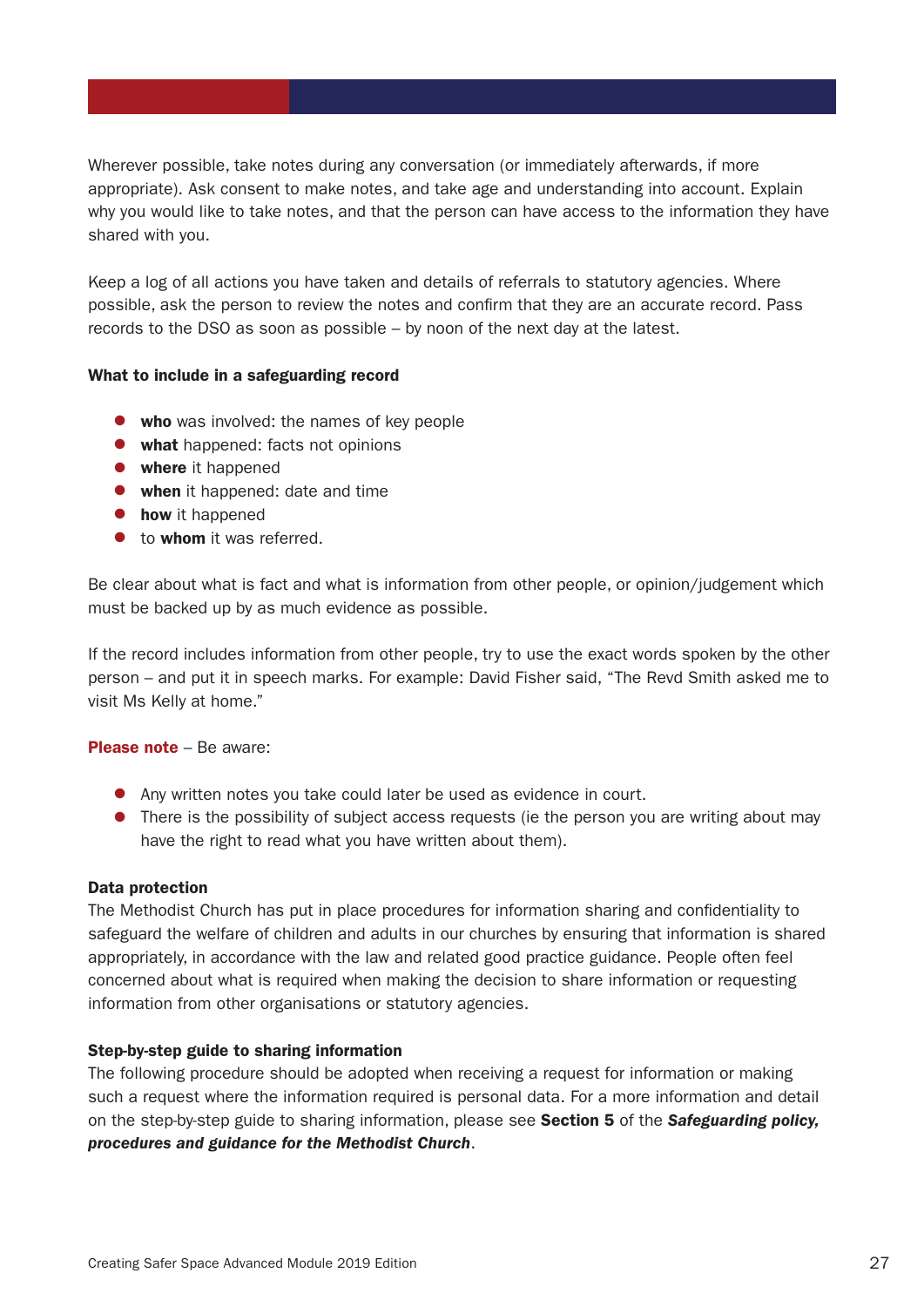The five steps are:

- validation of the person requesting information
- validation of the nature of the request
- obtain consent where possible and appropriate
- consider the most secure way to provide the information
- make a record.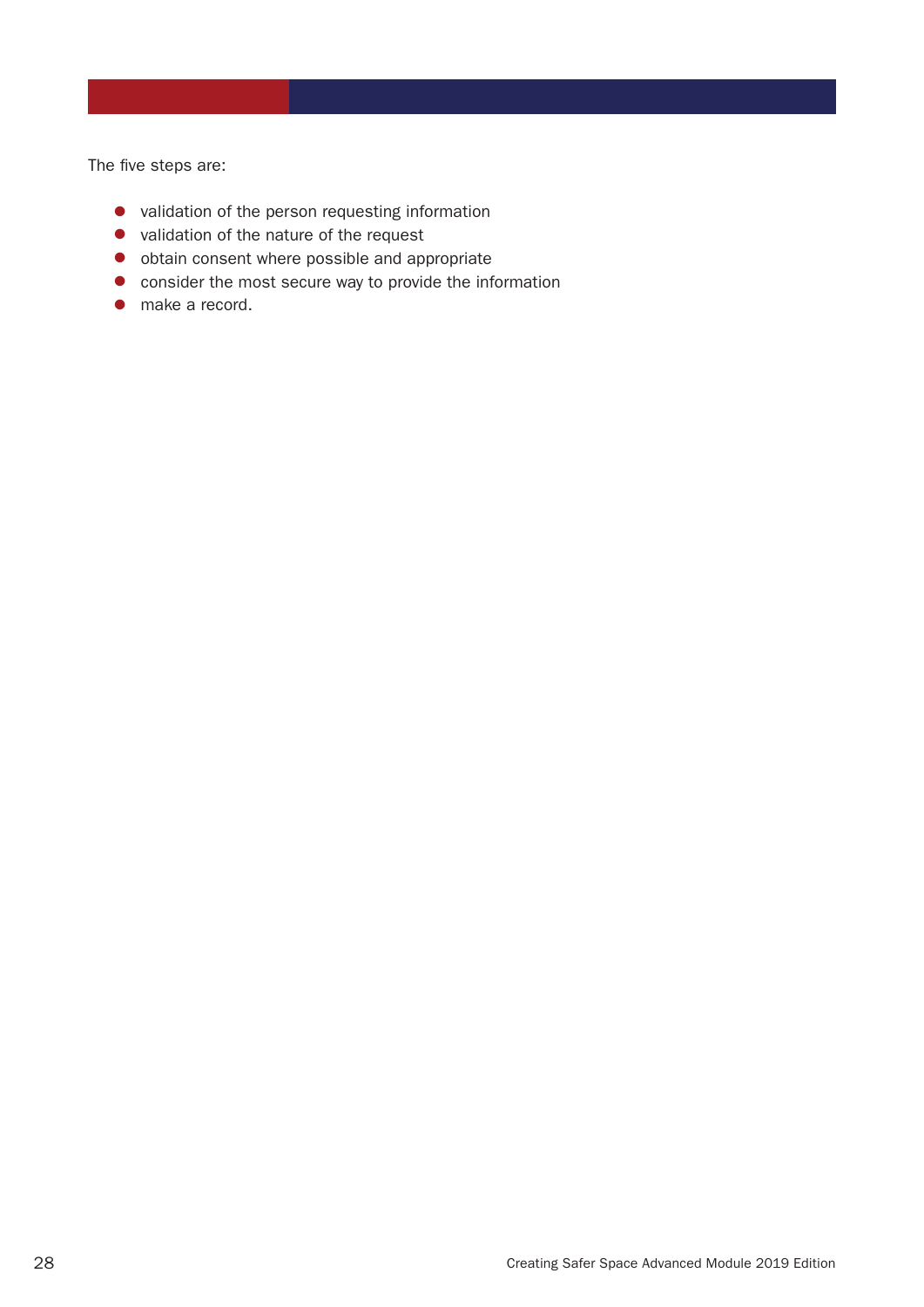# REFERRAL

There are many situations whereby a member of a church may have concerns, or be made aware of concerns, regarding a child or adult. The person noticing or being informed of concerns must consult with the minister, church or circuit safeguarding officer and DSO within one working day.

When acting in an emergency situation it may be necessary to ring the police or appropriate authorities and then contact the DSO later.

The only exception to informing the minister, church or circuit safeguarding officer or DSO is if it is one of them is the subject of the concerns. If that is the case, then they will be excluded. At no time should the person who is the subject of the allegations be informed. Contact should only be made after discussion and agreement with the statutory authorities. Further action will be decided in discussion and agreement with the statutory agencies.

For more information on what to do if you have a safeguarding concern and referring to statutory agencies, please see Section 4 of the *Safeguarding Policy, Procedures and Guidance for the Methodist Church*.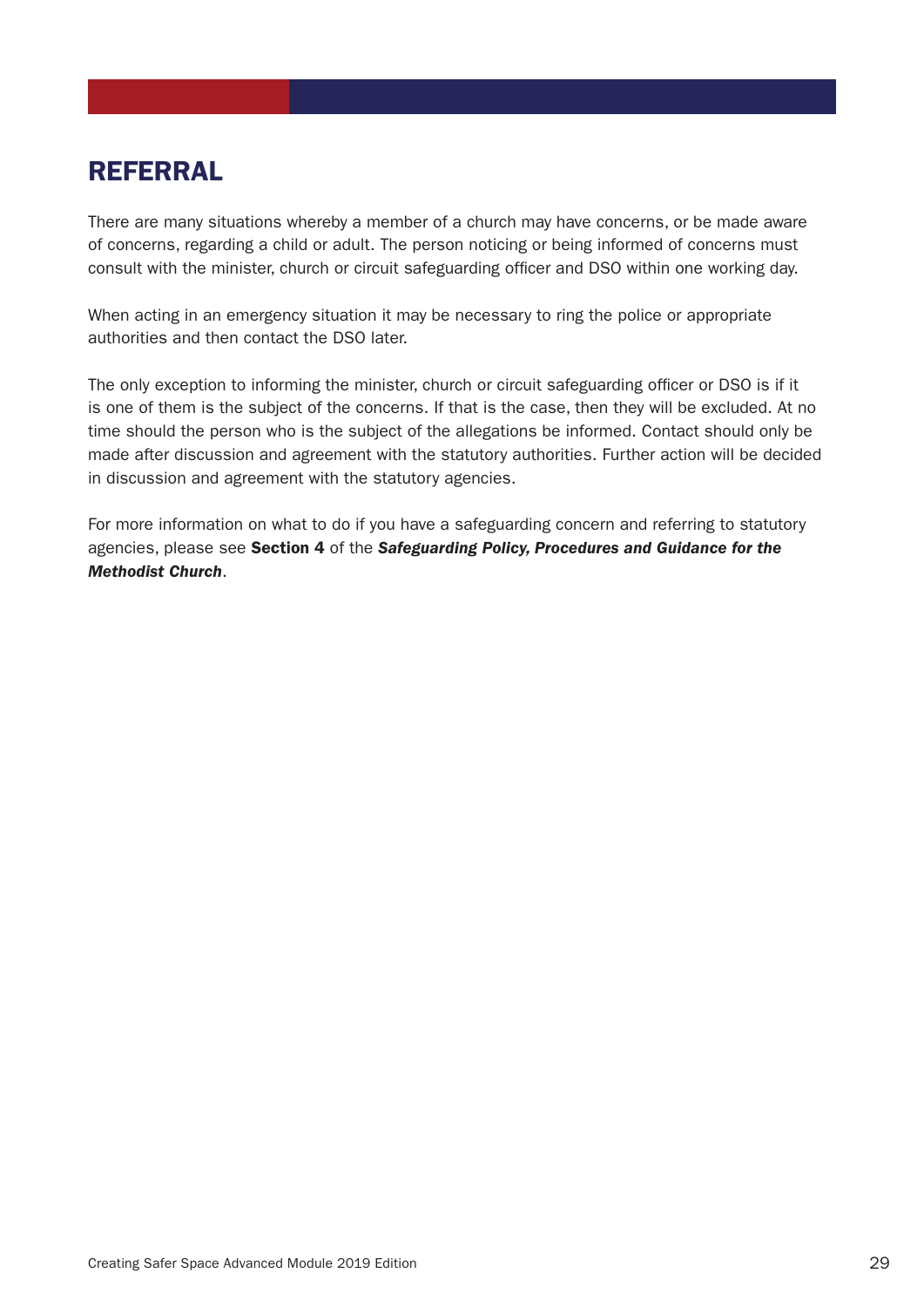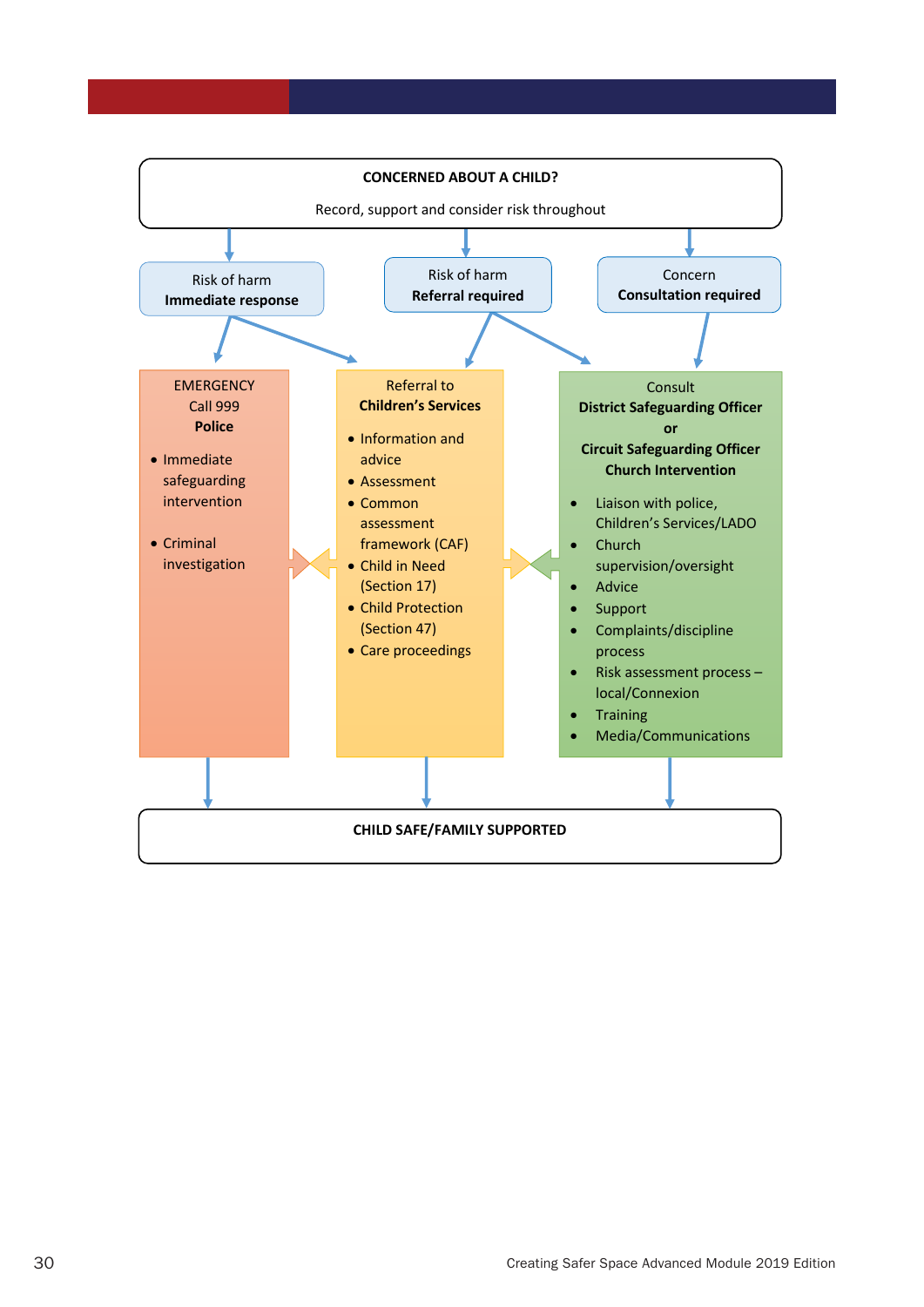

\* Unless consent has not been given by adult with capacity about whom the concern is about.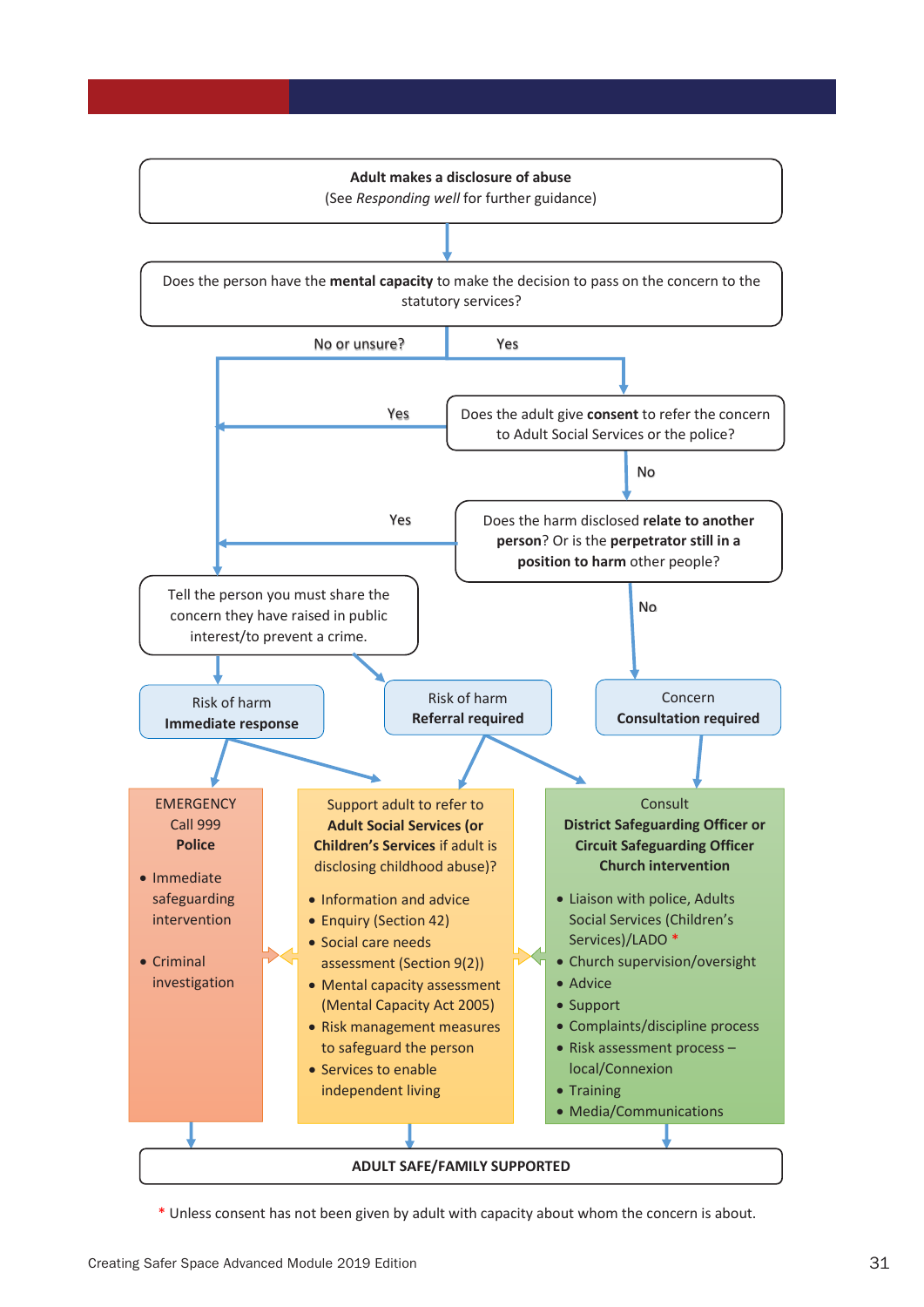# SOME SUGGESTED SAFEGUARDING RESOURCES

# Methodist Church resources

The Methodist Church website is found at www.methodist.org.uk, and the Safeguarding section holds the up-to-date policies, guidance, training resources and other reflections including:

- *Safeguarding Policy, Procedures and Guidance for the Methodist Church*
- *Progress Report One Year on from the PCR a report to the Methodist Conference*, 2016
- *Courage, Cost and Hope: The Past Cases Review of the Methodist Church*, 2015
- Positive Working Together Guidelines for situations of bullying and harassment

The Children & Youth webpage of the Methodist Church website includes:

- the safeguarding policy for children and young people
- social media guidelines.

### Ecumenical partners' resources

Church of England, *Protecting All God's Children*, 4th edn, (2010) Churches Together in Britain and Ireland, *Time for Action,* (Church House Publishing, 2002) Church of England, *Responding Well To Those Who Have Been Sexually Abused: policy and guidance for the Church of England,* (2011)

### Survivors' resources

*A Spirituality of Survival,* (2009), Barbara Glasson, Continuum International *Courage to Tell: Christian Survivors of Sexual Abuse Tell Their Stories of Pain and Hope,* (2000) Margaret Kennedy, Church House Publishing *The Warrior Within One in Four* (2010), Christiane Sanderson *The Spirit Within One in Four* (2011), Christiane Sanderson *Tracing Rainbows Through the Rain,* (2006), the report of the Time for Action Monitoring Group to the Methodist Conference

### DBS/PVG checking

### DDC (Due Diligence Checking Ltd)

DDC is the registered body that will be processing all DBS/PVG applications for the Methodist Church. www.ddc.uk.net/methodist Tel: 0845 644 3298 or 0116 260 3055 contact@ddc.uk.net

# Contacts for national organisations

### Children

### Action for Children

Action for Children is a leading children's charity running over 500 projects and working with children and young people affected by poverty, disability and abuse. www.actionforchildren.org.uk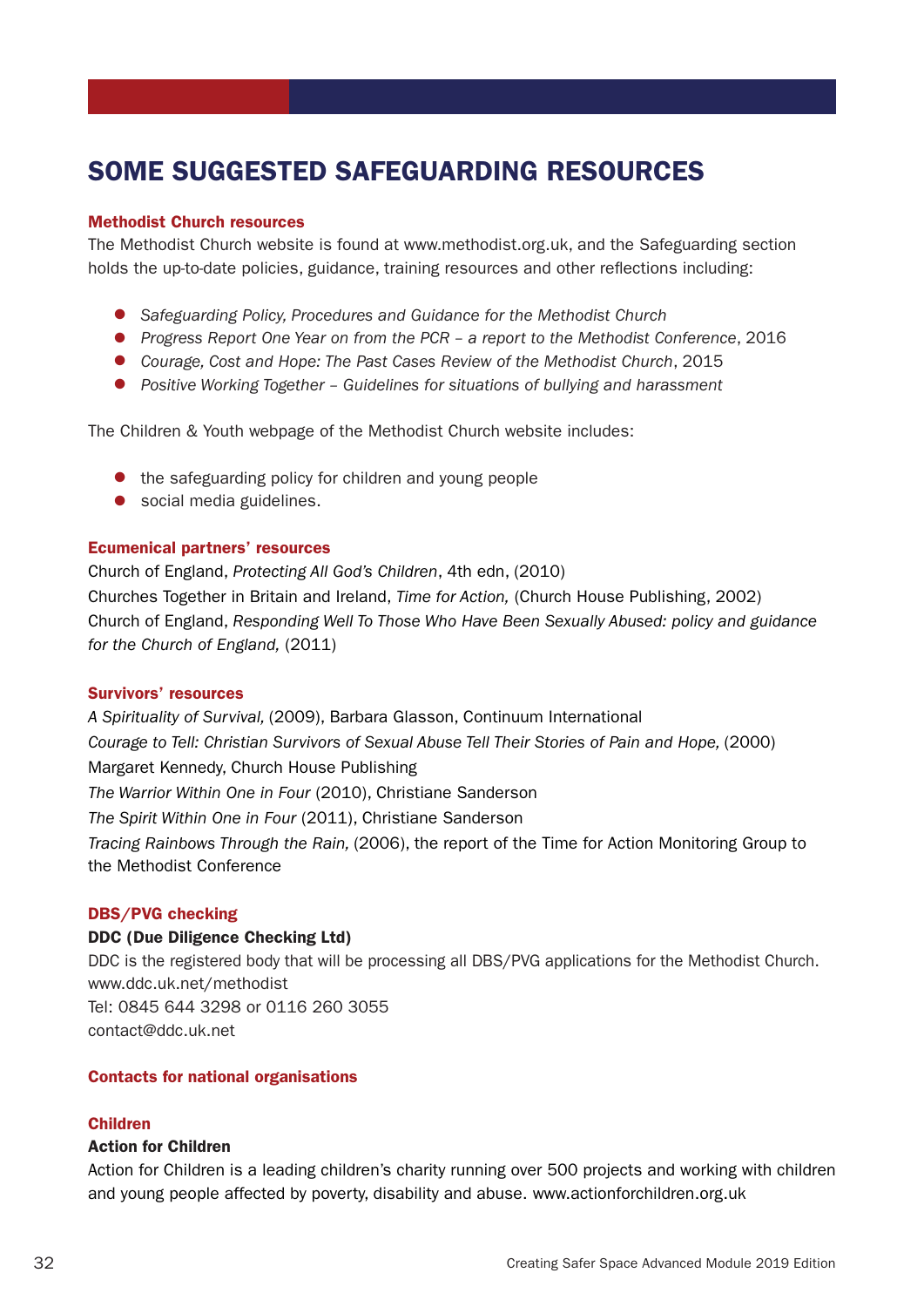# AFRUCA: Africans Unite Against Child Abuse

Afruca is an organisation that seeks to address through prevention and early intervention the welfare of African children in the UK. Areas it gives information on include female genital mutilation, witchcraft and trafficking. www.afruca.org

# A.G.I.T.A.T.E.: Amazing Grace is The Answer to Everything

This group was formed in the belief that God's grace can transform even the deepest of pain and deprivation. It offers talks, worship and liturgies using survivor theology for those who have experienced all types of abuse and those who offer them pastoral care. Contact c.lerczak@btinternet.com

# Barnardo's

Campaigns to end child sexual exploitation. Provides leaflets in both English and Welsh for parents, children, young people and professionals, showing how to spot the signs of child sexual exploitation and how to keep safe.

www.barnardos.org.uk

### CASAI (Church Action on Sexual Abuse Issues)

CASAI is a Liverpool-based ministry, working creatively in an inclusive way with survivors of child sexual abuse in safer settings.

Contact Col Ritson thunderandrainbows@gmail.com

### Child Exploitation and Online Protection (CEOP)

CEOP is a command of the National Crime Agency, which helps to keep children and young people safe from sexual abuse and grooming online. It offers guidance, advice and accepts direct reporting.

www.ceop.police.uk

# Childline

A free 24-hour counselling service for children and young people up to the age of 19 years old. www.childline.org.uk

Freephone helpline for children: 0800 1111

### Family Lives

A resource for parents, volunteers and workers providing a range of services, including 'Positive Boundaries' which focuses on sexual bullying, peer-on-peer sexual exploitation and developing positive gender relationships.

www.familylives.org.uk/about/our-services/positive-boundaries Tel: 0808 800 2222

### Lucy Faithfull Foundation

Lucy Faithfull Foundation is a UK-wide child protection charity dedicated solely to preventing child sexual abuse.

www.lucyfaithfull.org.uk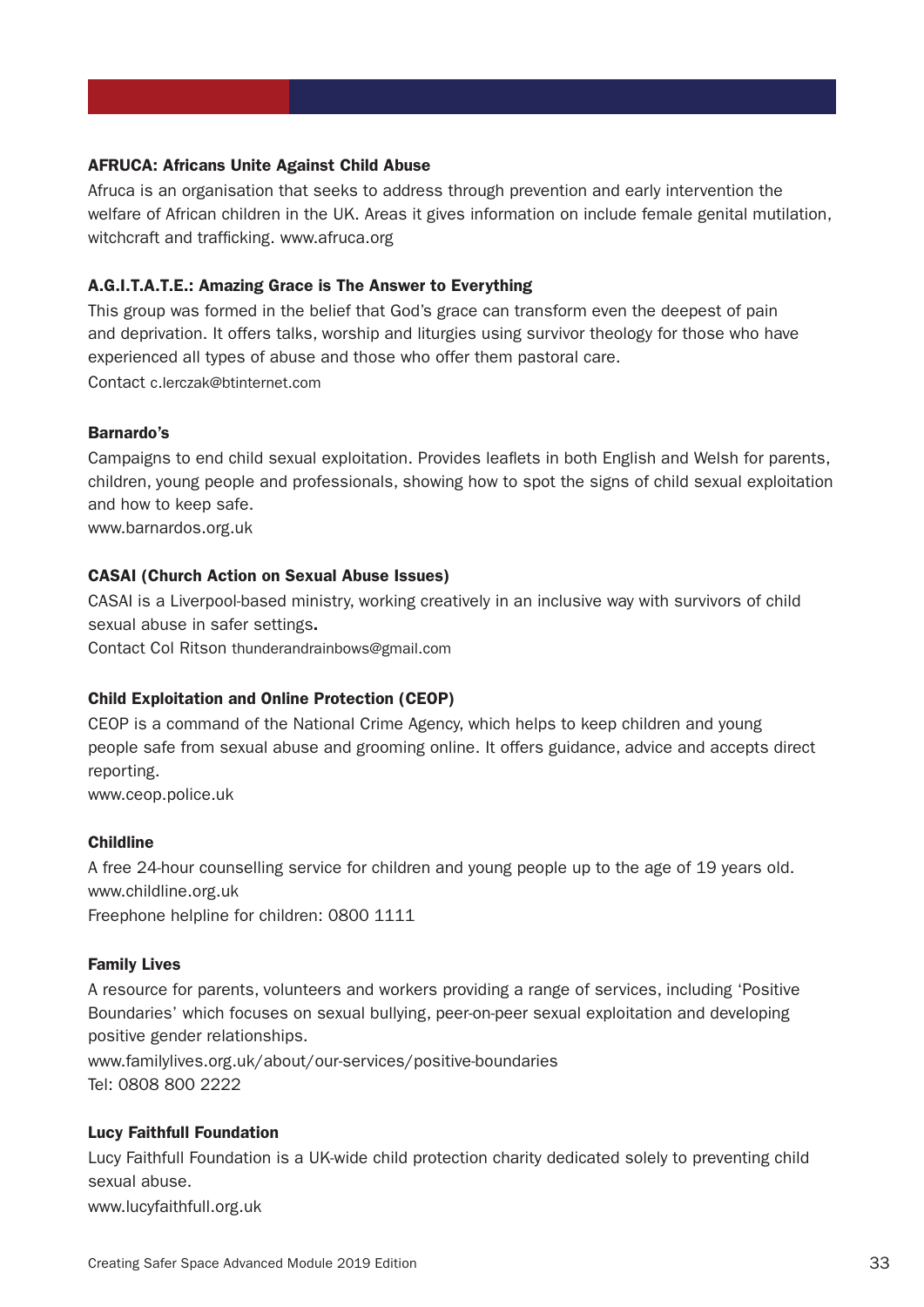# Stop It Now!

Stop It Now! is the Lucy Faithfull child sexual abuse prevention campaign and confidential helpline for any adult concerned about sexual abuse. This helpline will engage with perpetrators of abuse, and so it is a very important resource.

www.stopitnow.org.uk Tel: 0808 1000 900

# Parents Protect!

Parents Protect! is an online resource and helpline for parents, carers and others who want to do all they can to protect children from sexual harm. www.parentsprotect.co.uk Tel: 0808 1000 900

# **NSPCC**

The NSPCC website has many useful resources, including research studies and fact sheets. www.nspcc.org.uk Advice line for parents/adults: 0808 8005000

# Vulnerable adults

# Action on Elder Abuse

Action on Elder Abuse campaigns against the abuse of older people. Their website includes information and research. www.elderabuse.org.uk Helpline: 0808 8088 141

# Age UK

The Age UK website has many useful resources including research studies and fact sheets as well as information on protecting yourself or others from abuse. www.ageuk.org.uk

# Mencap

Mencap has information and resources about people with learning difficulties, including specific advice on safeguarding. www.mencap.org.uk

# Domestic abuse

# Modern Slavery Helpline

Providing victims, the public, statutory agencies and businesses access to information and support about modern slavery on a 24/7 basis. www.modernslaveryhelpline.org Tel: 08000 121 700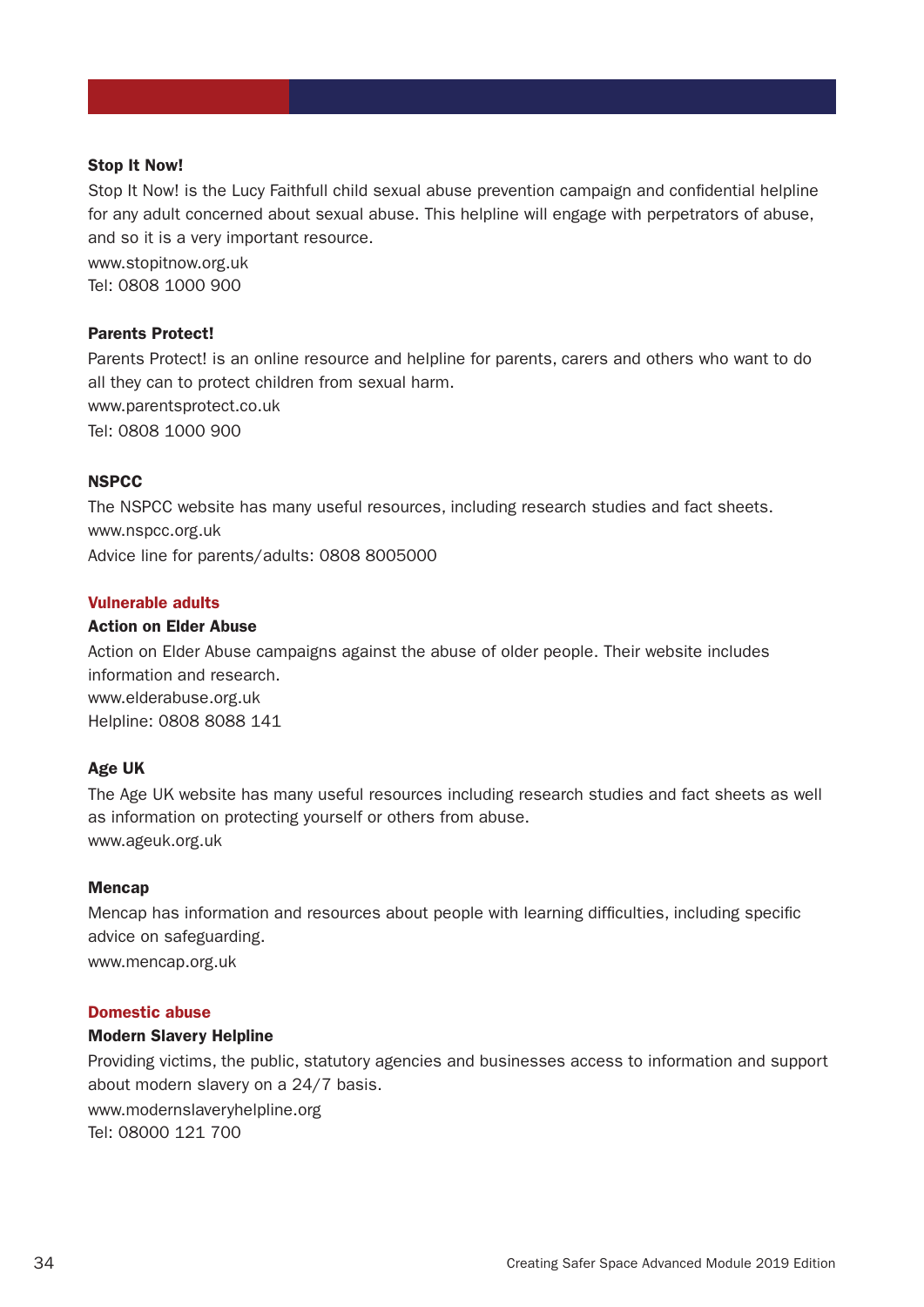# Respect

Respect is a charity supporting male victims of domestic violence and offering training and advice for those seeking to support them. www.respect.uk.net/work/male-victims-of-domestic-violence Tel: 0808 8010 327

# Restored

Restored is a global Christian alliance seeking to transform relationships and end violence against women. It has produced *Ending Domestic Abuse: A Pack for Churches*. www.restoredrelationships.org

### The Freedom Programme

The Freedom Programme is a domestic violence course. www.freedomprogramme.co.uk

### We Will Speak Out

We Will Speak Out is a coalition of faith- and church-based organisations pledging to end sexual violence across the world. This includes *Silent No More* (2011), a report on the untapped potential of the Church in addressing sexual violence. www.wewillspeakout.org

### Women's Aid

Women's Aid supports women and children affected by domestic abuse and campaigns to end domestic violence. The website lists helpline resources and groups in the UK. www.womensaid.org.uk 24-hour helpline: 0808 2000 247

### **Survivors**

MACSAS (Minister and Clergy Sexual Abuse Survivors) MACSAS supports women and men who have been sexually abused, as children or adults, by ministers, clergy or others under the guise of the Church. www.macsas.org.uk

NAPAC (National Association of People Abused in Childhood)

NAPAC offers support to adult survivors of all types of childhood abuse, including physical, sexual and emotional abuse and neglect. www.napac.org.uk

# One in Four

One in Four specialises in supporting survivors of sexual violence and abuse, particularly survivors of child sexual abuse and trauma. www.oneinfour.org.uk